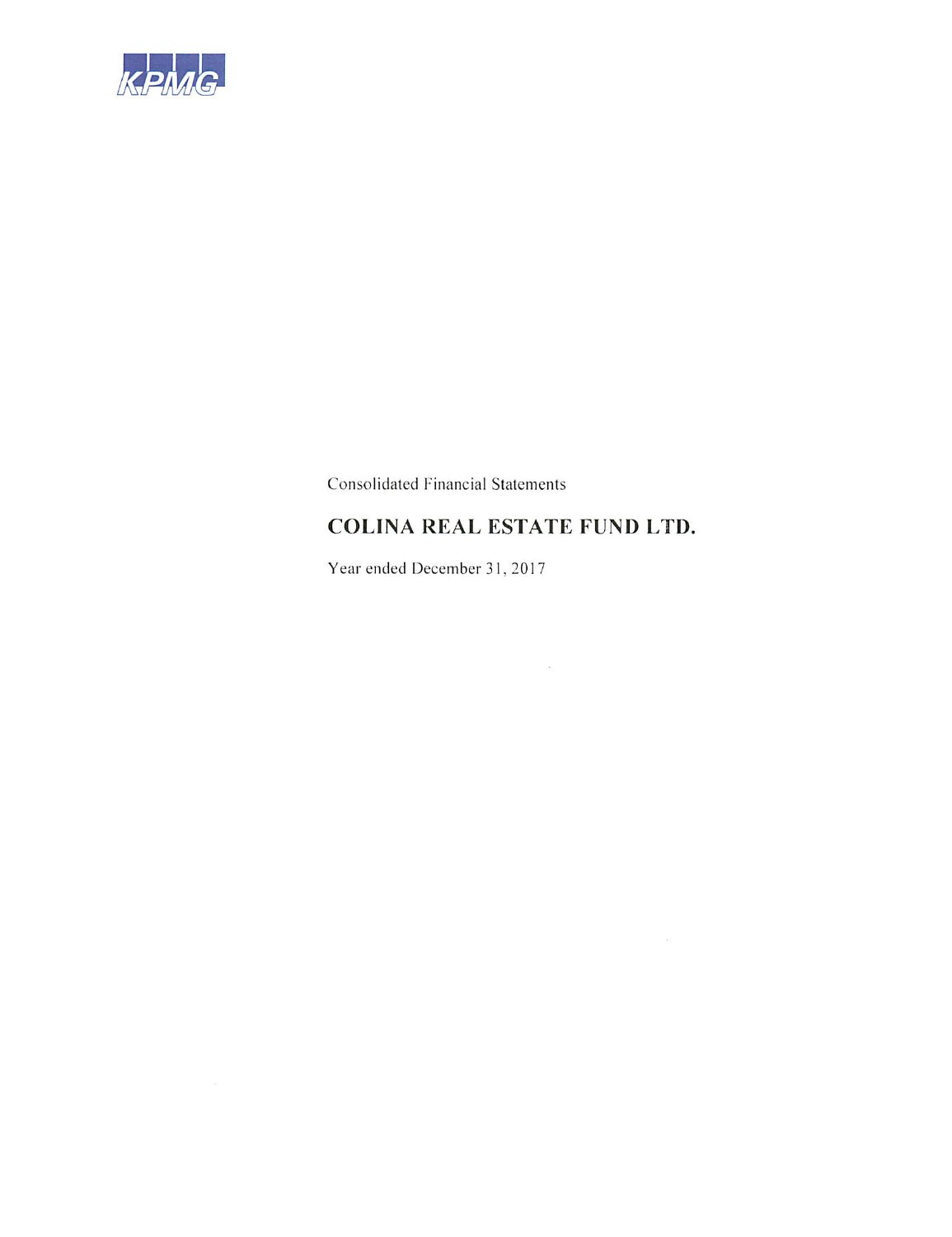Consolidated Financial Statements

Year ended December 31, 2017 (Expressed in United States dollars)

|                                                     | Page           |
|-----------------------------------------------------|----------------|
| <b>Independent Auditors' Report</b>                 | $1 - 2$        |
| <b>Consolidated Statement of Financial Position</b> | 3              |
| Consolidated Statement of Comprehensive Income      | $\overline{4}$ |
| Consolidated Statement of Changes in Equity         | 5              |
| <b>Consolidated Statement of Cash Flows</b>         | 6              |
| <b>Notes to Consolidated Financial Statements</b>   | $7 - 26$       |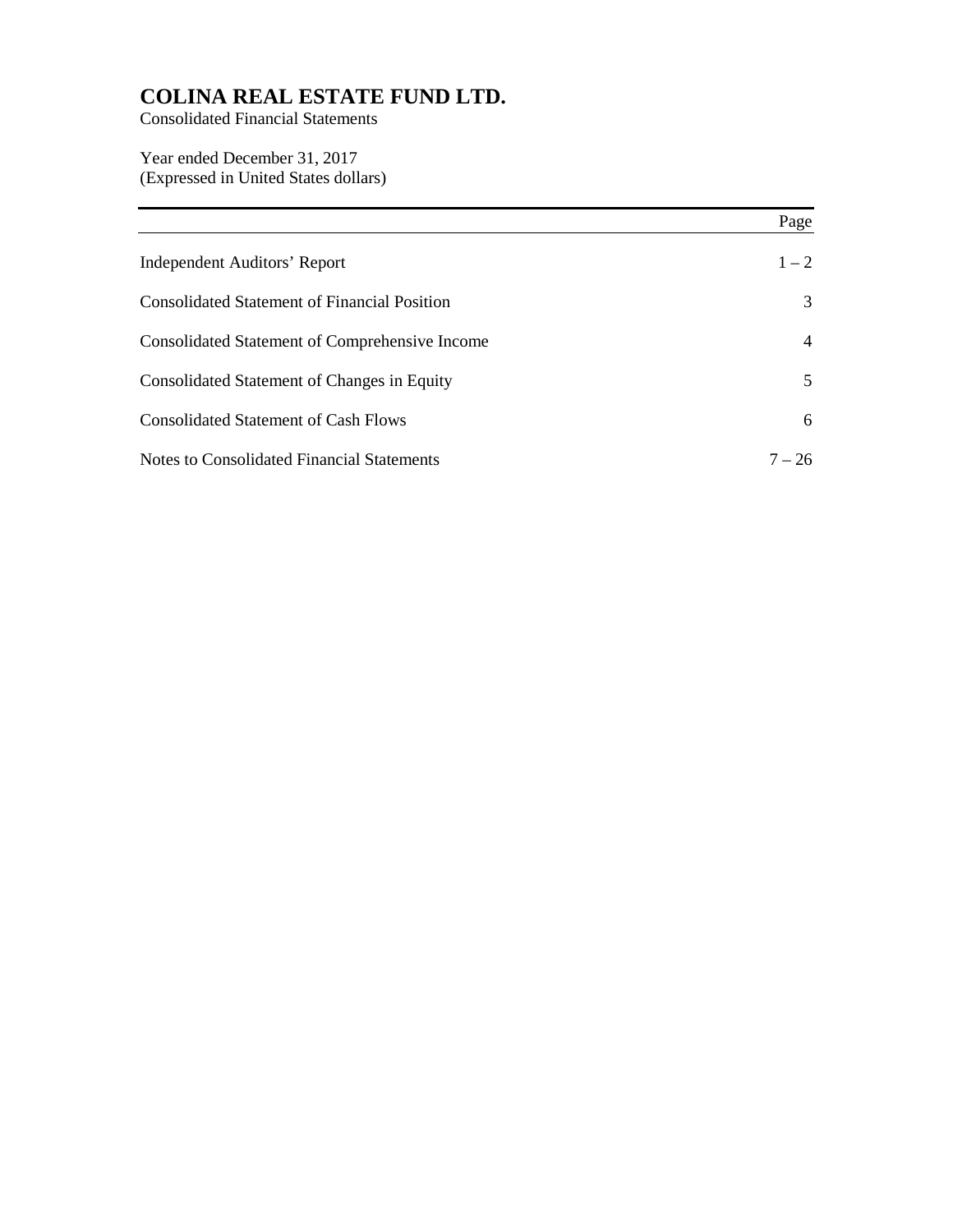

**KPMG PO Box N-123** Montague Sterling Centre **East Bay Street** Nassau, Bahamas

Telephone +1 242 393 2007 Fax +1 242 393 1772 kpmg.com.bs

## **INDEPENDENT AUDITORS' REPORT**

To the Shareholders of Colina Real Estate Fund Ltd.

## Report on the Audit of the Consolidated Financial Statements

#### Opinion

We have audited the consolidated financial statements of Colina Real Estate Fund Ltd. ("the Company"), which comprise the consolidated statement of financial position as at December 31, 2017, the consolidated statements of comprehensive income, changes in equity and cash flows for the year then ended, and notes, including significant accounting policies and other explanatory information.

In our opinion, the accompanying consolidated financial statements present fairly, in all material respects, the financial position of the Company as at December 31, 2017, and its financial performance and its cash flows for the year then ended in accordance with International Financial Reporting Standards ("IFRS").

## **Basis for Opinion**

We conducted our audit in accordance with International Standards on Auditing ("ISAs"). Our responsibilities under those standards are further described in the Auditors' Responsibilities for the Audit of the Consolidated Financial Statements section of our report. We are independent of the Company in accordance with the International Ethics Standards Board for Accountants Code of Ethics for Professional Accountants ("IESBA Code"), and we have fulfilled our other ethical responsibilities in accordance with the IESBA Code. We believe that the audit evidence we have obtained is sufficient and appropriate to provide a basis for our opinion.

## Other Information

Management is responsible for the other information. The other information comprises the information to be included in the Company's annual report (but does not include the financial statements and our auditors' report thereon), which is expected to be made available to us after the date of this auditors' report.

Our opinion on the financial statements does not cover the other information and we do not and will not express any form of assurance conclusion thereon.

In connection with our audit of the financial statements, our responsibility is to read the other information identified above and, in doing so, consider whether the other information is materially inconsistent with the financial statements or our knowledge obtained in the audit, or otherwise appears to be materially misstated.

When we read the annual report, if we conclude that there is a material misstatement therein, we are required to communicate the matter to those charged with governance.

## Responsibilities of Management and Those Charged with Governance for the Consolidated **Financial Statements**

Management is responsible for the preparation and fair presentation of the consolidated financial statements in accordance with IFRS, and for such internal control as management determines is necessary to enable the preparation of consolidated financial statements that are free from material misstatement, whether due to fraud or error.

KPMG, a Bahamian partnership and a member firm<br>of the KPMG network of independent member firms<br>affiliated with KPMG International Cooperative ("KPMG" International), a Swiss entity.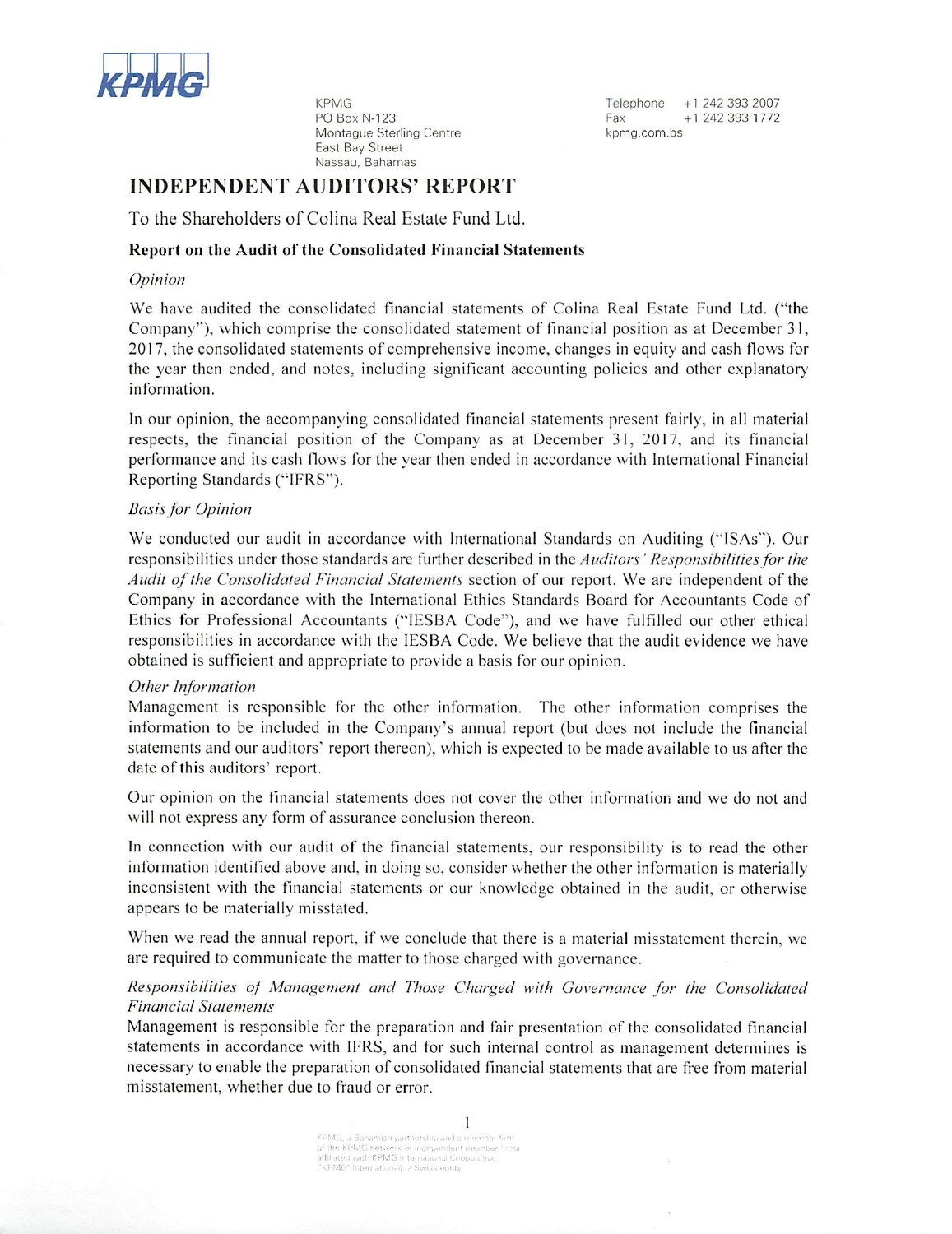

## Responsibilities of Management and Those Charged with Governance for the Financial Statements (continued)

In preparing the consolidated financial statements, management is responsible for assessing the Company's ability to continue as a going concern, disclosing, as applicable, matters related to going concern and using the going concern basis of accounting unless management either intends to liquidate the Company or to cease operations, or has no realistic alternative but to do so. Those charged with governance are responsible for overseeing the Company's financial reporting process.

## Auditors' Responsibilities for the Audit of the Consolidated Financial Statements

Our objectives are to obtain reasonable assurance about whether the consolidated financial statements as a whole are free from material misstatement, whether due to fraud or error, and to issue an auditors' report that includes our opinion. Reasonable assurance is a high level of assurance, but is not a guarantee that an audit conducted in accordance with ISAs will always detect a material misstatement when it exists. Misstatements can arise from fraud or error and are considered material if, individually or in the aggregate, they could reasonably be expected to influence the economic decisions of users taken on the basis of these consolidated financial statements.

As part of an audit in accordance with ISAs, we exercise professional judgment and maintain professional skepticism throughout the audit. We also:

- Identify and assess the risks of material misstatement of the consolidated financial statements, whether due to fraud or error, design and perform audit procedures responsive to those risks, and obtain audit evidence that is sufficient and appropriate to provide a basis for our opinion. The risk of not detecting a material misstatement resulting from fraud is higher than for one resulting from error, as fraud may involve collusion, forgery, intentional omissions, misrepresentations, or the override of internal control.
- Obtain an understanding of internal control relevant to the audit in order to design audit  $\bullet$ procedures that are appropriate in the circumstances, but not for the purpose of expressing an opinion on the effectiveness of the Company's internal control.
- $\bullet$ Evaluate the appropriateness of accounting policies used and the reasonableness of accounting estimates and related disclosures made by management.
- $\bullet$ Conclude on the appropriateness of management's use of the going concern basis of accounting and, based on the audit evidence obtained, whether a material uncertainty exists related to events or conditions that may cast significant doubt on the Company's ability to continue as a going concern. If we conclude that a material uncertainty exists, we are required to draw attention in our auditors' report to the related disclosures in the consolidated financial statements or, if such disclosures are inadequate, to modify our opinion. Our conclusions are based on the audit evidence obtained up to the date of our auditors' report. However, future events or conditions may cause the Company to cease to continue as a going concern.
- Evaluate the overall presentation, structure and content of the consolidated financial  $\bullet$ statements, including the disclosures, and whether the consolidated financial statements represent the underlying transactions and events in a manner that achieves fair presentation.

We communicate with those charged with governance regarding, among other matters, the planned scope and timing of the audit and significant audit findings, including any significant deficiencies in internal control that we identify during our audit.

May 11, 2018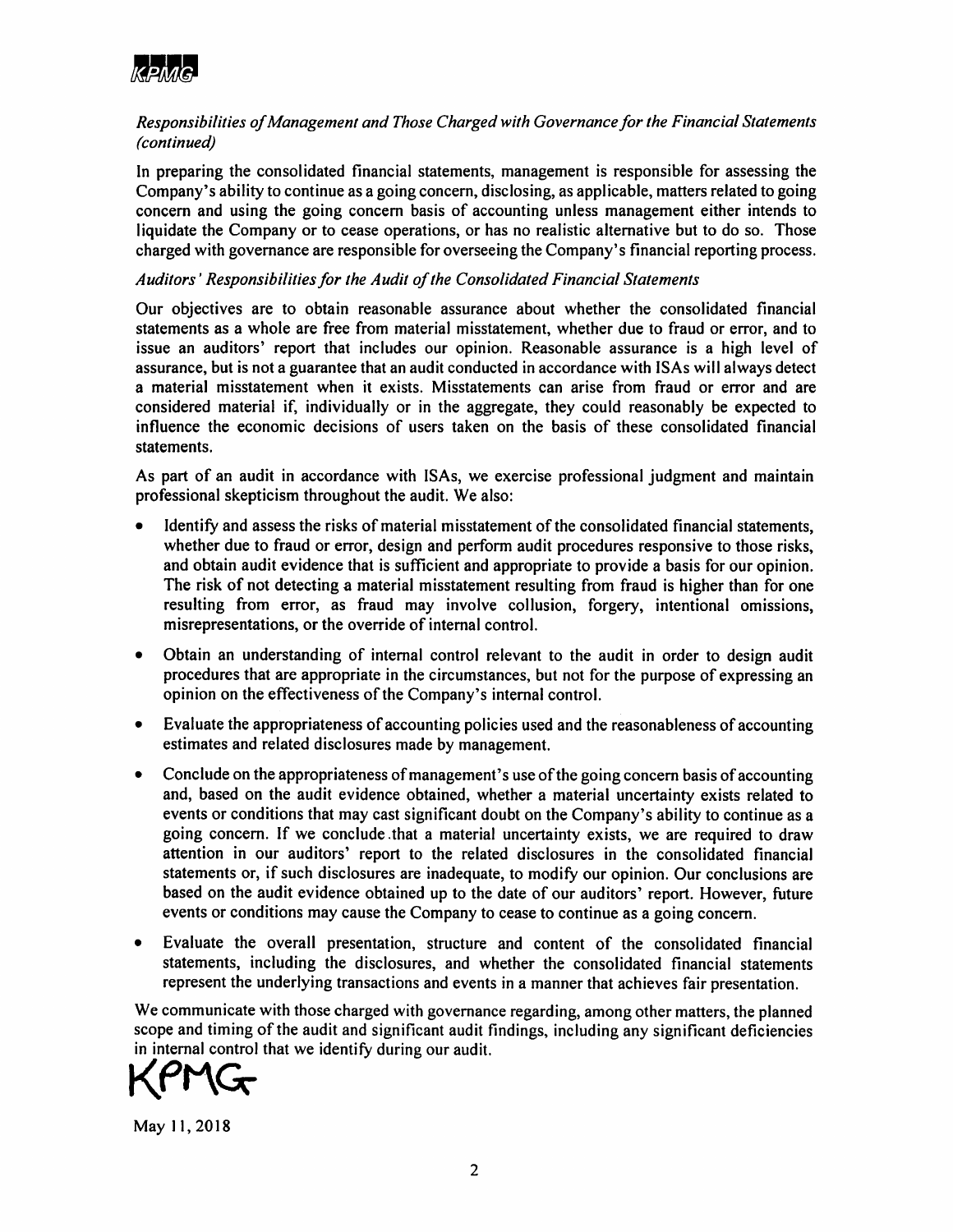Consolidated Statement of Financial Position

December 31, 2017, with corresponding figures for 2016 (Expressed in Bahamian dollars)

|                                                             | Note        | 2017             | 2016       |
|-------------------------------------------------------------|-------------|------------------|------------|
| <b>ASSETS</b>                                               |             |                  |            |
| <b>Current assets</b>                                       |             |                  |            |
| Cash and cash equivalents                                   | 5, 20       | \$<br>5,035      | 6,869      |
| Accounts receivable, net                                    | 6, 20       | 205,687          | 331,800    |
| Prepayments and deposits                                    |             | 27,118           | 58,009     |
| Investments                                                 | 7, 18, 20   | 574,137          | 362,887    |
| Total current assets                                        |             | 811,977          | 759,565    |
| Non-current assets                                          |             |                  |            |
| Investment properties                                       | $\,$ 8 $\,$ | 13,220,000       | 13,220,000 |
| Property and equipment                                      | 9           | 22,551           | 25,558     |
| Total non-current assets                                    |             | 13,242,551       | 13,245,558 |
| Total assets                                                |             | \$<br>14,054,528 | 14,005,123 |
| <b>LIABILITIES AND EQUITY</b><br><b>Current liabilities</b> |             |                  |            |
| Overdrawn bank position                                     | 5           | \$<br>28,501     | 26,376     |
| Accounts payable and accrued expenses                       | 11, 18      | 115,966          | 126,139    |
| Current portion of long-term debt                           | 12, 18, 21  | 264,878          | 240,708    |
| Security deposits                                           |             | 156,547          | 130,499    |
| Total current liabilities                                   |             | 565,892          | 523,722    |
| <b>Non-current liabilities</b>                              |             |                  |            |
| Long-term debt                                              | 12, 18, 21  | 2,321,357        | 2,587,689  |
| <b>Total liabilities</b>                                    |             | 2,887,249        | 3,111,411  |
| Equity                                                      |             |                  |            |
| Share capital                                               | 13          | 96,643           | 96,919     |
| Share premium                                               |             | 6,199,892        | 6,211,546  |
| Contributed capital                                         |             | 3,175,087        | 3,175,087  |
| Revaluation reserve                                         |             | 30,843           | 131,338    |
| Accumulated surplus                                         |             | 1,664,814        | 1,278,822  |
| Total equity                                                |             | 11,167,279       | 10,893,712 |
| Total liabilities and equity                                |             | \$<br>14,054,528 | 14,005,123 |

See notes to consolidated financial statements

These consolidated financial statements were approved on behalf of the Board of Directors on May 11, 2018 by the following:

Director

Director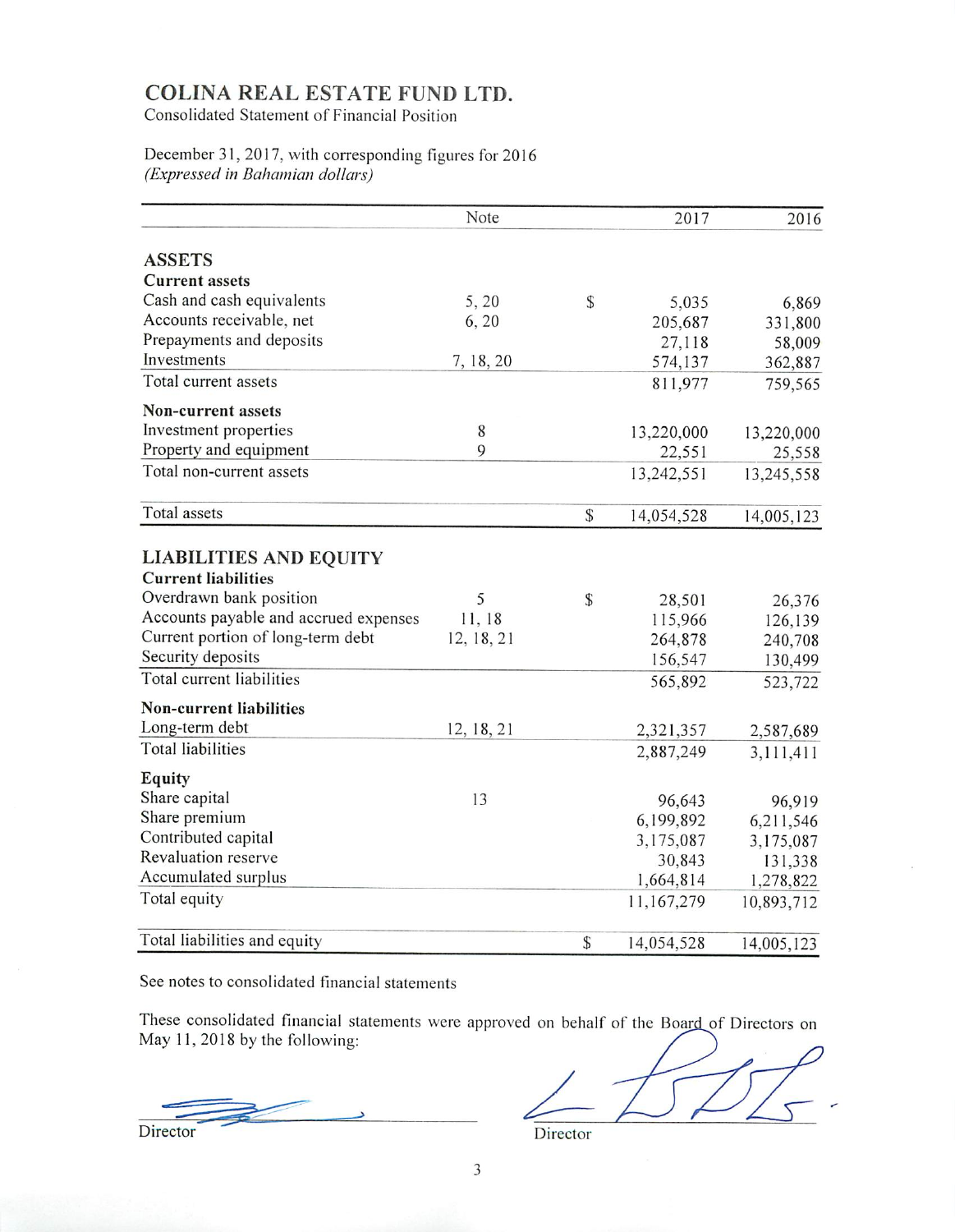Consolidated Statement of Comprehensive Income

## Year ended December 31, 2017, with corresponding figures for 2016 *(Expressed in Bahamian dollars)*

|                                         | Note       | 2017            | 2016       |
|-----------------------------------------|------------|-----------------|------------|
| Revenue                                 | 8          | \$<br>1,494,604 | 1,489,290  |
|                                         |            | 1,494,604       | 1,489,290  |
| General and administrative expenses:    |            |                 |            |
| <b>Salaries</b>                         | 18         | 177,312         | 173,610    |
| Professional fees                       | 18         | 103,049         | 103,466    |
| Property taxes                          |            | 75,579          | 74,385     |
| Miscellaneous                           |            | 77,236          | 77,368     |
| Insurance                               | 18         | 114,738         | 114,971    |
| Maintenance                             | 14         | 379,024         | 128,990    |
| Directors fees                          | 18         | 32,000          | 32,000     |
| Utilities and rent                      |            | 71,939          | 76,689     |
| Janitorial services                     |            | 18,858          | 15,045     |
| <b>Business license fees</b>            |            | 12,345          | 5,372      |
| Depreciation and amortization           | 9, 10      | 11,050          | 11,265     |
| Bad debt expense                        | 6          | 147,149         | 127,961    |
|                                         |            | 1,220,279       | 941,122    |
| Operating income                        |            | 274,325         | 548,168    |
| Other income                            | 14, 18     | 277,809         | 109,543    |
| Finance costs                           | 12, 15, 18 | (246, 898)      | (267, 973) |
| Net income                              |            | \$<br>305,236   | 389,738    |
| Other comprehensive (loss)/income       |            |                 |            |
| Net change in fair value of investments |            | (19, 739)       | 3,896      |
| Total other comprehensive (loss)/income |            | (19, 739)       | 3,896      |
| Total comprehensive income              |            | \$<br>285,497   | 393,634    |
| <b>Earnings per share</b>               |            |                 |            |
| Basic and diluted                       |            | \$<br>0.03      | 0.04       |

See notes to consolidated financial statements.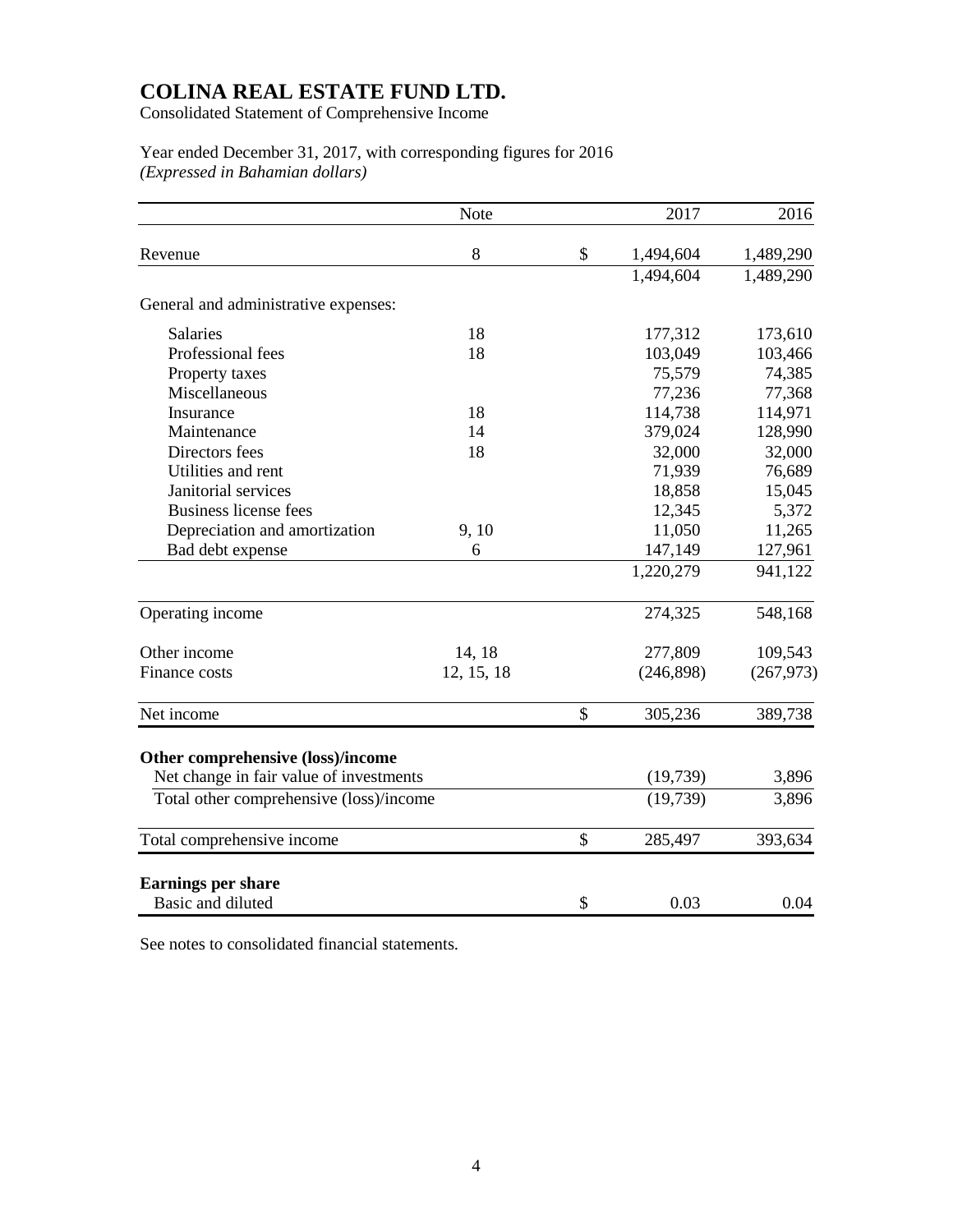Consolidated Statement of Changes in Equity

Year ended December 31, 2017, with corresponding figures for 2016 *(Expressed in Bahamian)*

|                                                         | Share    |           |           |            | Share Contributed Revaluation Accumulated | Total      |
|---------------------------------------------------------|----------|-----------|-----------|------------|-------------------------------------------|------------|
|                                                         | Capital  | Premium   | Capital   | Reserve    | Surplus                                   | Equity     |
| <b>Balance</b> at                                       |          |           |           |            |                                           |            |
| December 31, 2015                                       | \$97,137 | 6,220,800 | 3,175,087 | 127,442    | 889,084                                   | 10,509,550 |
| <b>Total comprehensive income</b>                       |          |           |           |            |                                           |            |
| Net income                                              |          |           |           |            | 389,738                                   | 389,738    |
| Net change in                                           |          |           |           |            |                                           |            |
| fair value of investments                               |          |           |           | 3,896      |                                           | 3,896      |
| Total other comprehensive<br>income                     |          |           |           | 3,896      | 389,738                                   | 393,634    |
| <b>Transactions with</b><br>shareholders of the Company |          |           |           |            |                                           |            |
| Repurchase of shares (Note 13)                          | (218)    | (9,254)   |           |            |                                           | (9, 472)   |
| <b>Balance</b> at                                       |          |           |           |            |                                           |            |
| December 31, 2016                                       | \$96,919 | 6,211,546 | 3,175,087 | 131,338    | 1,278,822                                 | 10,893,712 |
| <b>Total Comprehensive income</b>                       |          |           |           |            |                                           |            |
| Net income                                              |          |           |           |            | 305,236                                   | 305,236    |
| Transfer from revaluation reserve                       |          |           |           | (80,756)   | 80,756                                    |            |
| Net change in                                           |          |           |           |            |                                           |            |
| fair value of investments                               |          |           |           | (19,739)   |                                           | (19, 739)  |
| Total other comprehensive                               |          |           |           | (100, 495) | 385,992                                   | 285,497    |
| income                                                  |          |           |           |            |                                           |            |
| <b>Transactions with</b><br>shareholders of the Company |          |           |           |            |                                           |            |
| Repurchase of shares (Note 13)                          | (276)    | (11, 654) |           |            |                                           | (11,930)   |
| <b>Balance</b> at                                       |          |           |           |            |                                           |            |
| December 31, 2017                                       | \$96,643 | 6,199,892 | 3,175,087 | 30,843     | 1,664,814                                 | 11,167,279 |

See notes to consolidated financial statements.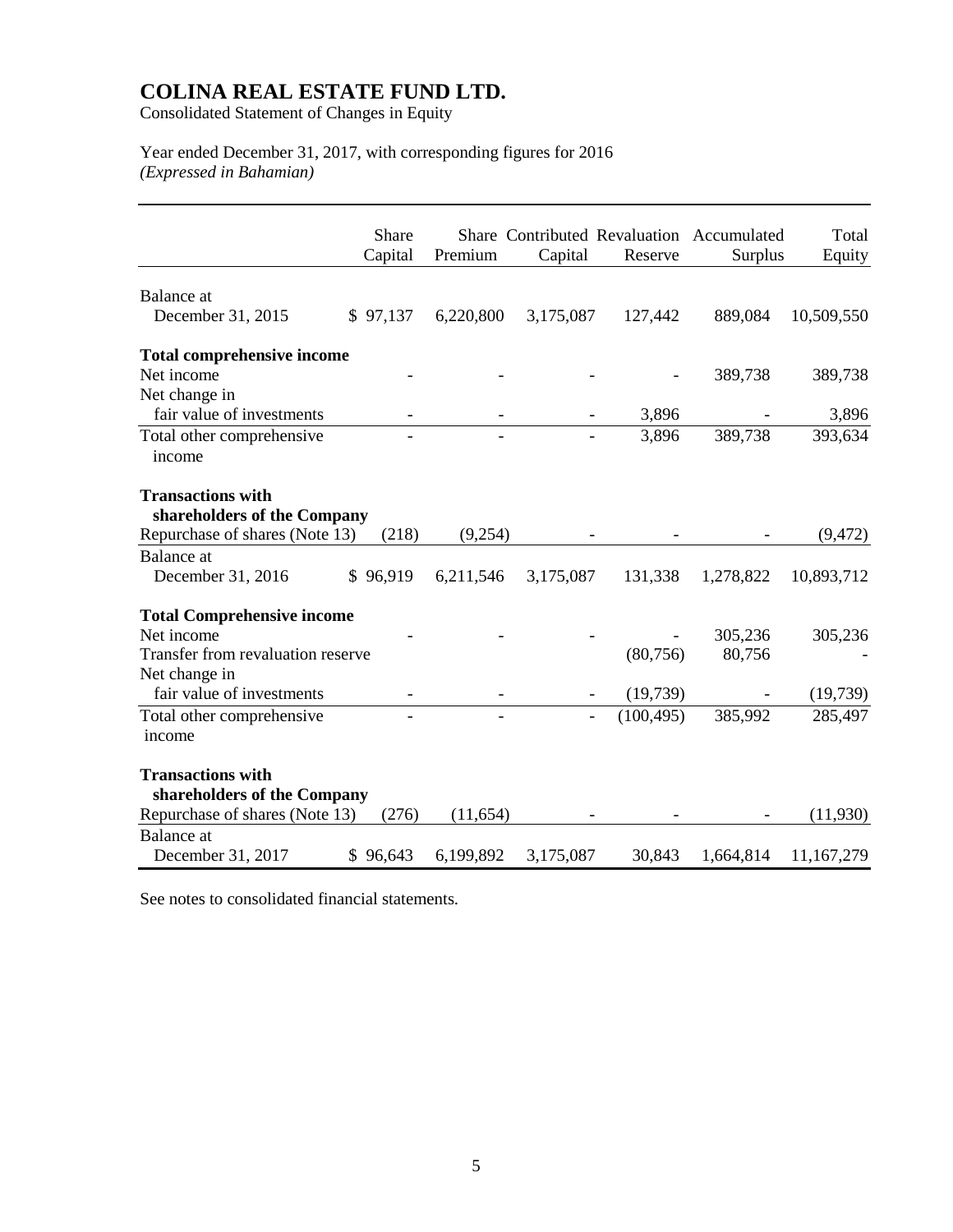Consolidated Statement of Cash Flows

Year ended December 31, 2017, with corresponding figures for 2016 *(Expressed in Bahamian dollars)*

|                                                  | Note  | 2017       | 2016       |
|--------------------------------------------------|-------|------------|------------|
| <b>Operating activities</b>                      |       |            |            |
| Net income                                       | \$    | 305,236    | 389,738    |
| Adjustments for:                                 |       |            |            |
| Bad debt expense                                 | 6     | 147,149    | 127,961    |
| Interest paid                                    | 15    | 245,269    | 266,141    |
| Realised gain on sale of investment              | 14    | (29, 920)  | (1,150)    |
| Depreciation and amortization                    | 9, 10 | 11,050     | 11,265     |
| Write off of payables                            | 14    |            | (97, 358)  |
| Operating cash flows before movements in         |       |            |            |
| working capital                                  |       | 678,784    | 696,597    |
| Net changes in working capital items:            |       |            |            |
| Accounts receivable, net                         |       | (21,036)   | (322, 626) |
| Prepayments and deposits                         |       | 30,891     | (24, 146)  |
| Security deposits                                |       | 26,048     | 504        |
| Accounts payable and accrued expenses            |       | (10, 173)  | 34,088     |
| Net cash from operating activities               |       | 704,514    | 384,417    |
|                                                  |       |            |            |
| Interest paid                                    | 15    | (245,269)  | (266, 141) |
| Net cash provided by operating activities        |       | 459,245    | 118,276    |
| <b>Investing activities</b>                      |       |            |            |
| Purchase of property and equipment               | 9     | (8,043)    | (26, 525)  |
| Proceeds from sale of investments                |       | 190,631    | 8,700      |
| Purchase of investments                          |       | (391,700)  | (5,000)    |
| Net cash used in investing activities            |       | (209, 112) | (22, 825)  |
|                                                  |       |            |            |
| <b>Financing activities</b>                      |       |            |            |
| Repayment of long-term debt                      |       | (242, 162) | (220, 657) |
| Repurchase of shares                             |       | (11,930)   | (9, 472)   |
| Net cash used in financing activities            |       | (254,092)  | (230, 129) |
| Net decrease in cash and cash equivalents        |       | (3,959)    | (134, 678) |
| Cash and cash equivalents, beginning of the year |       | (19,507)   | 115,171    |
| Cash and cash equivalents, end of the year       | \$    | (23, 466)  | (19,507)   |
|                                                  |       |            |            |
| Cash and cash equivalents consist of:            |       |            |            |
| Cash                                             | \$    | 5,035      | 6,869      |
| Overdrawn bank position                          |       | (28,501)   | (26,376)   |
|                                                  | \$    | (23, 466)  | (19, 507)  |

See notes to consolidated financial statements.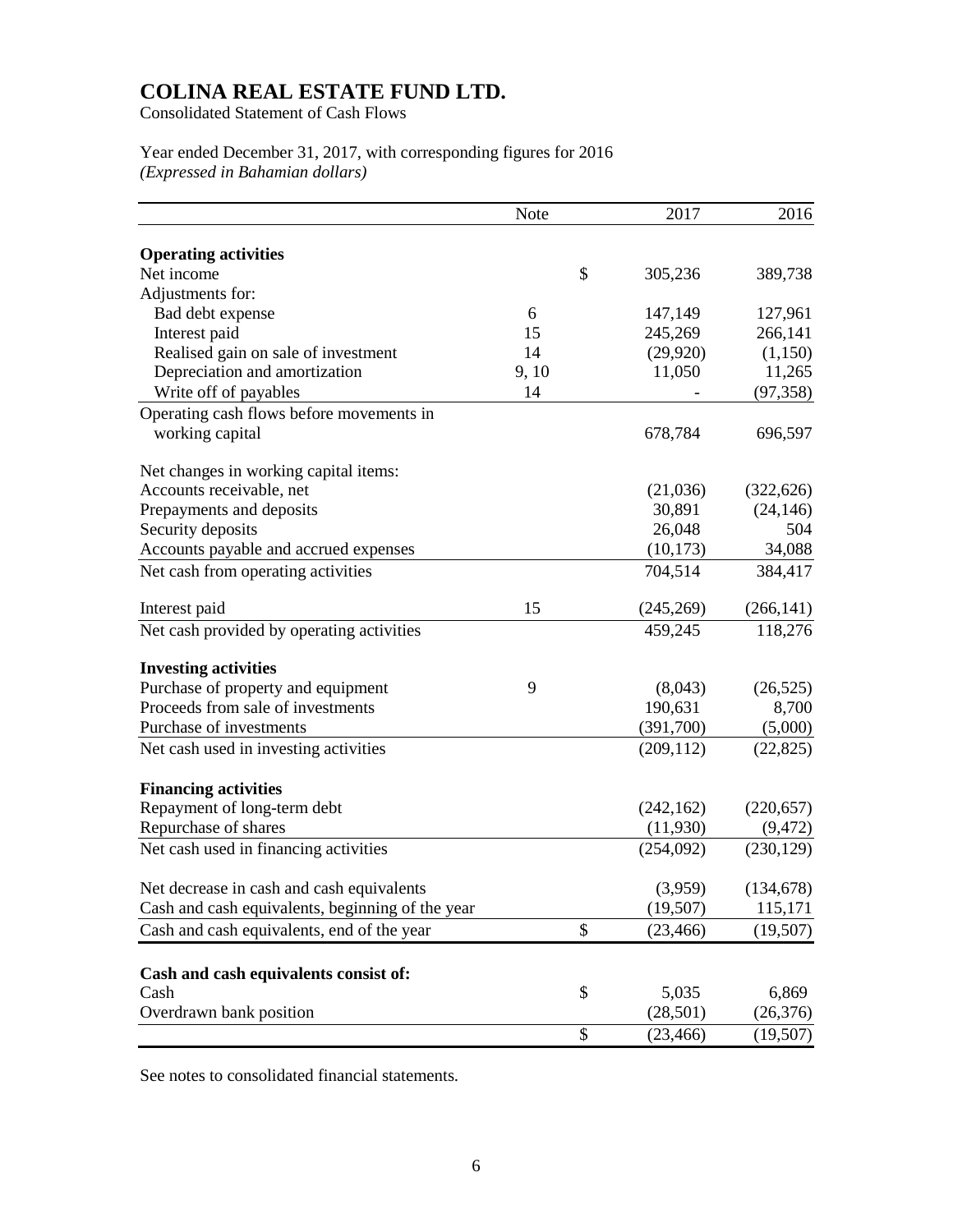Notes to Consolidated Financial Statements

Year ended December 31, 2017 *(Expressed in Bahamian dollars)*

## **1. General**

Colina Real Estate Fund Ltd. (formerly RND Holdings Ltd.) (the "Company") was incorporated in The Bahamas on September 6, 1994, under the provisions of the Companies Act, 1992. On April 19, 2011, the Company changed its name to Colina Real Estate Fund Ltd. The registered office of the Company and its subsidiaries is at Trinity Place Annex, Fredrick Street, Nassau, The Bahamas. The Company is 84% owned by Colina Insurance Limited ("the Majority Shareholder"). The Company acts through its subsidiaries and does not have any principal business activity of its own. As at December 31, 2017, the Company's holdings in subsidiaries were as follows:

| Name of Subsidiary            | Place of<br>Incorporation<br>and Operation | Proportion of<br>Ownership<br>Interest | Principal<br>Activity |
|-------------------------------|--------------------------------------------|----------------------------------------|-----------------------|
|                               |                                            |                                        | Rental of             |
| <b>RND Properties Limited</b> | The Bahamas                                | 100%                                   | commercial space      |
| <b>Ticket Xpress Limited</b>  | The Bahamas                                | 100%                                   | Dormant               |
| <b>RND Cinemas Limited</b>    | The Bahamas                                | 100%                                   | Dormant               |

## **2. New standards and interpretations not yet adopted**

Up to the date of issue of these consolidated financial statements, the International Accounting Standards Board has issued a number of amendments, new standards and interpretations which are not yet effective for the year ended December 31, 2017 and which have not been adopted in these consolidated financial statements. The Company is in the process of making an assessment of what the impact of these amendments, new standards and new interpretations are expected to be in the period of initial application, and so far it has concluded that the adoption of them are unlikely to have a significant impact on the Company's results of operations and financial position, except for:

## **a) IFRS 9** *Financial Instruments*

IFRS 9, published in July 2014, replaces the existing guidance in IAS 39 Financial Instruments: Recognition and Measurement. IFRS 9 includes revised guidance on the classification and measurement of financial instruments, including a new expected credit loss model for calculating impairment on financial assets, and the new general hedge accounting requirements. It also carries forward the guidance on recognition and derecognition of financial instruments from IAS 39.

The Company does not plan to adopt this standard early and based on management's assessment, does not believe that there is a significant impact on any of the financial instruments on implementing this standard (IFRS 9) from January 1, 2018

## **IFRS 15 Revenue from Contracts with Customers**

IFRS 15 establishes a comprehensive framework for determining whether, how much and when revenue is recognized. It replaces existing revenue recognition guidance, including IAS 18 Revenue.IFRS 15 is effective for annual reporting periods beginning on or after January 1, 2018.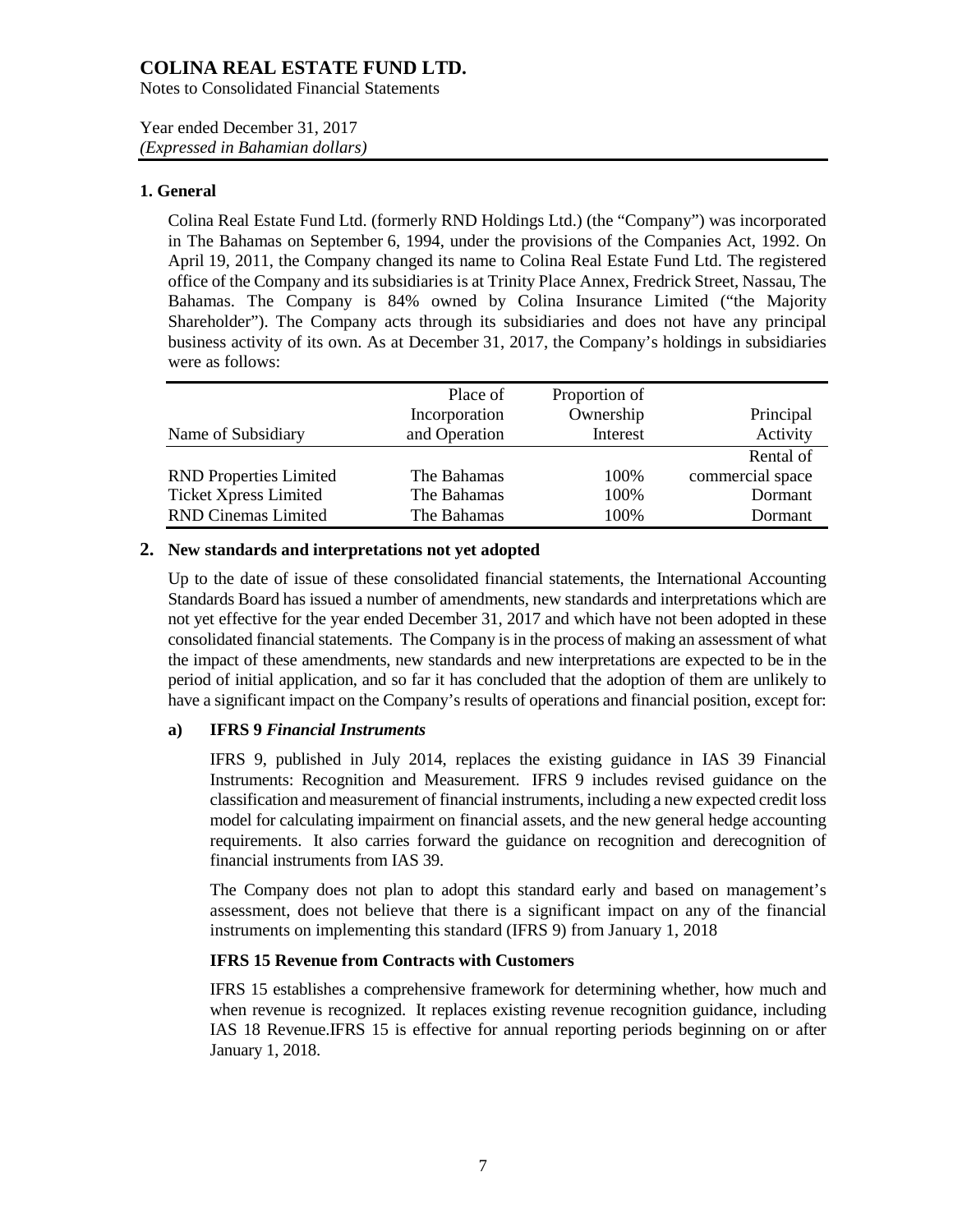Notes to Consolidated Financial Statements, Continued

Year ended December 31, 2017 *(Expressed in Bahamian dollars)*

## **2. New standards and interpretations not yet adopted** *(continued)*

The Company does not plan to adopt this standard early and since all of the leases are classified as **operating leases** the above standard (IFRS 15) will not be applicable for Colina Real Estate Fund Ltd

## **b) IFRS 16** *Leases*

IFRS 16 introduces a single, on-balance sheet lease accounting model for lessees. A lessee recognizes a right-of-use asset representing its right to use the underlying asset and a lease liability representing its obligation to make lease payments. There are optional exemptions for short-term leases and leases of low value items. Lessor accounting remains similar to the current standard – i.e. lessors continue to classify leases as finance or operating leases.

IFRS 16 replaces existing leases guidance including IAS 17 *Leases*, IFRIC 4 *Determining whether an Arrangement contains a Lease*, SIC-15 *Operating Leases—Incentives* and SIC-27 *Evaluating the Substance of Transactions Involving the Legal Form of a Lease*.

The standard is effective for annual periods beginning on or after January 1, 2019. The Company plans to adopt this new standard on the effective date. Based on Management's assessments of IFRS 16 they believe that this standard will not have any major impact on its financial statement.

## **3. Summary of significant accounting policies**

## **Statement of compliance**

These consolidated financial statements have been prepared in accordance with International Financial Reporting Standards ("IFRS") as issued by the International Accounting Standards Board ("IASB").

## **Basis of presentation**

These consolidated financial statements have been prepared on the historical cost basis except for certain properties and financial instruments that are measured at revalued amounts or fair value, as described in the accounting policies below. Historical cost is generally based on the fair value of the consideration given in exchange for assets. The following is a summary of significant accounting policies adopted by the Company in presenting the consolidated financial statements.

## **Basis of consolidation**

The consolidated financial statements comprise the financial statements of the Company and its subsidiaries as at December 31, 2017. Control is achieved when the Company is exposed, or has rights, to variable returns from its involvement with the investee and has the ability to affect those returns through its power over the investee.

Specifically, the Company controls an investee if, and only if, the Company has:

- Power over the investee (i.e., existing rights that give it the current ability to direct the relevant activities of the investee)
- Exposure, or rights, to variable returns from its involvement with the investee
- The ability to use its power over the investee to affect its returns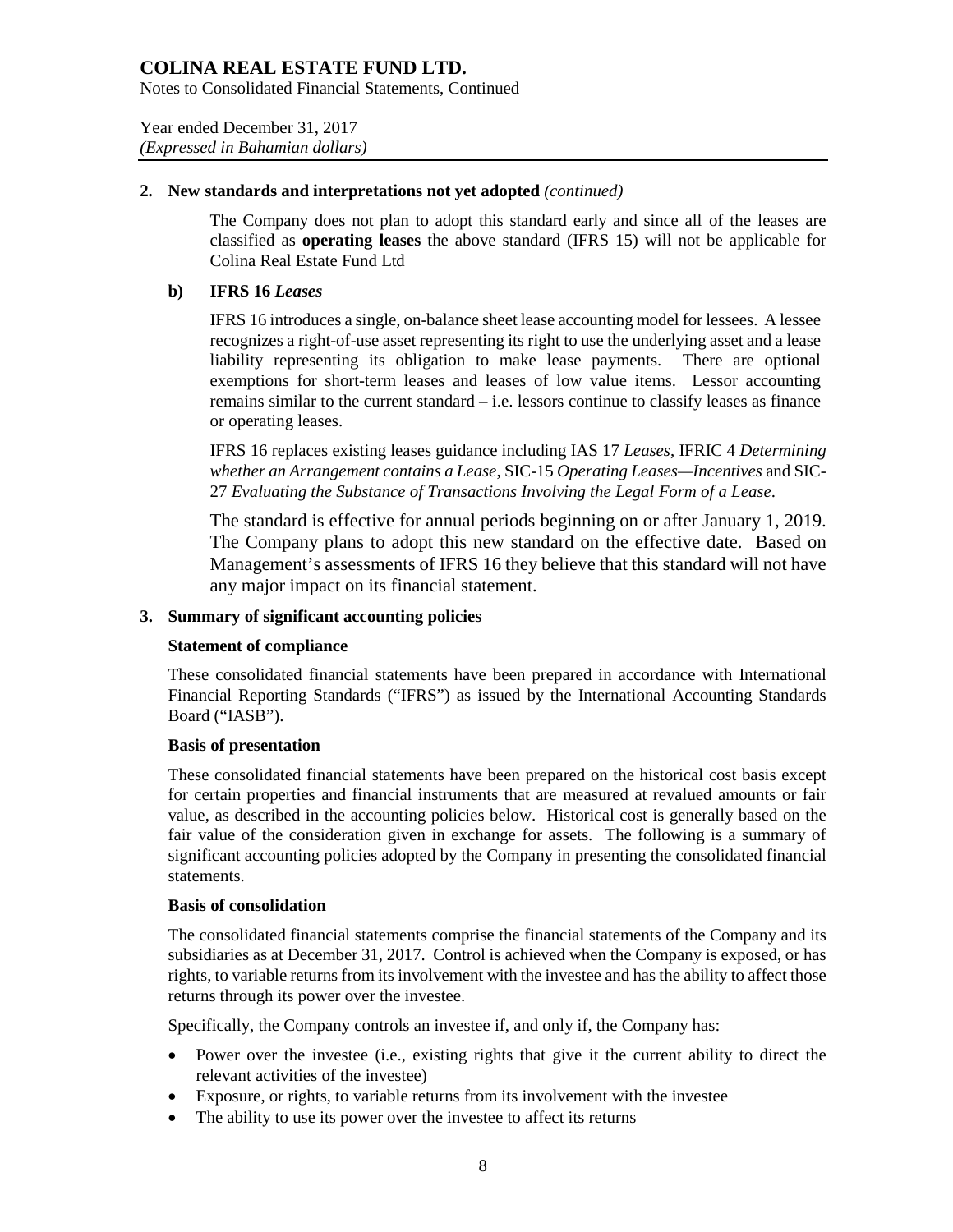Notes to Consolidated Financial Statements, Continued

Year ended December 31, 2017 *(Expressed in Bahamian dollars)*

## **3. Summary of significant accounting policies** *(continued)*

## **Basis of consolidation** *(continued)*

- Generally, there is a presumption that a majority of voting rights results in control. To support this presumption and when the Company has less than a majority of the voting or similar rights of an investee, the Company considers all relevant facts and circumstances in assessing whether it has power over an investee, including the contractual arrangement(s) with the other vote holders of the investee
	- o Rights arising from other contractual arrangements
	- o The Company's voting rights and potential voting rights

The Company re-assesses whether or not it controls an investee if facts and circumstances indicate that there are changes to one or more of the three elements of control. Consolidation of a subsidiary begins when the Company obtains control over the subsidiary and ceases when the Company loses control of the subsidiary. Assets, liabilities, income and expenses of a subsidiary acquired or disposed of during the year are included in the consolidated financial statements from the date the Company gains control until the date the Company ceases to control the subsidiary.

## **Investment properties**

Investment properties, which are properties held to earn rentals and/or for capital appreciation, are stated at fair value at the date of the consolidated statement of financial position. Valuations are performed annually with independent assessments done at least every three years, with any adjustment to fair value being based on management's assessment at the date of each consolidated statement of financial position. Investment properties are de-recognized when it has been disposed of or permanently withdrawn from use and no future economic benefit is expected from its disposal.

Any gains or losses on the retirement or disposal of investment property are recognized in the consolidated statement of comprehensive income in the year of retirement or disposal and are determined as the difference between net disposal proceeds and the carrying value of the asset in the previous full period financial statements. Gains or losses arising from changes in the fair values are included in the consolidated statement of comprehensive income in the year in which they arise.

Transfers are made to (or from) investment property only when there is a change in use. For a transfer from investment property to owner-occupied property, the deemed cost for subsequent accounting is the fair value at the date of change in use. If owner-occupied property becomes an investment property, the Company accounts for such property in accordance with the policy stated under property and equipment up to the date of change in use**.**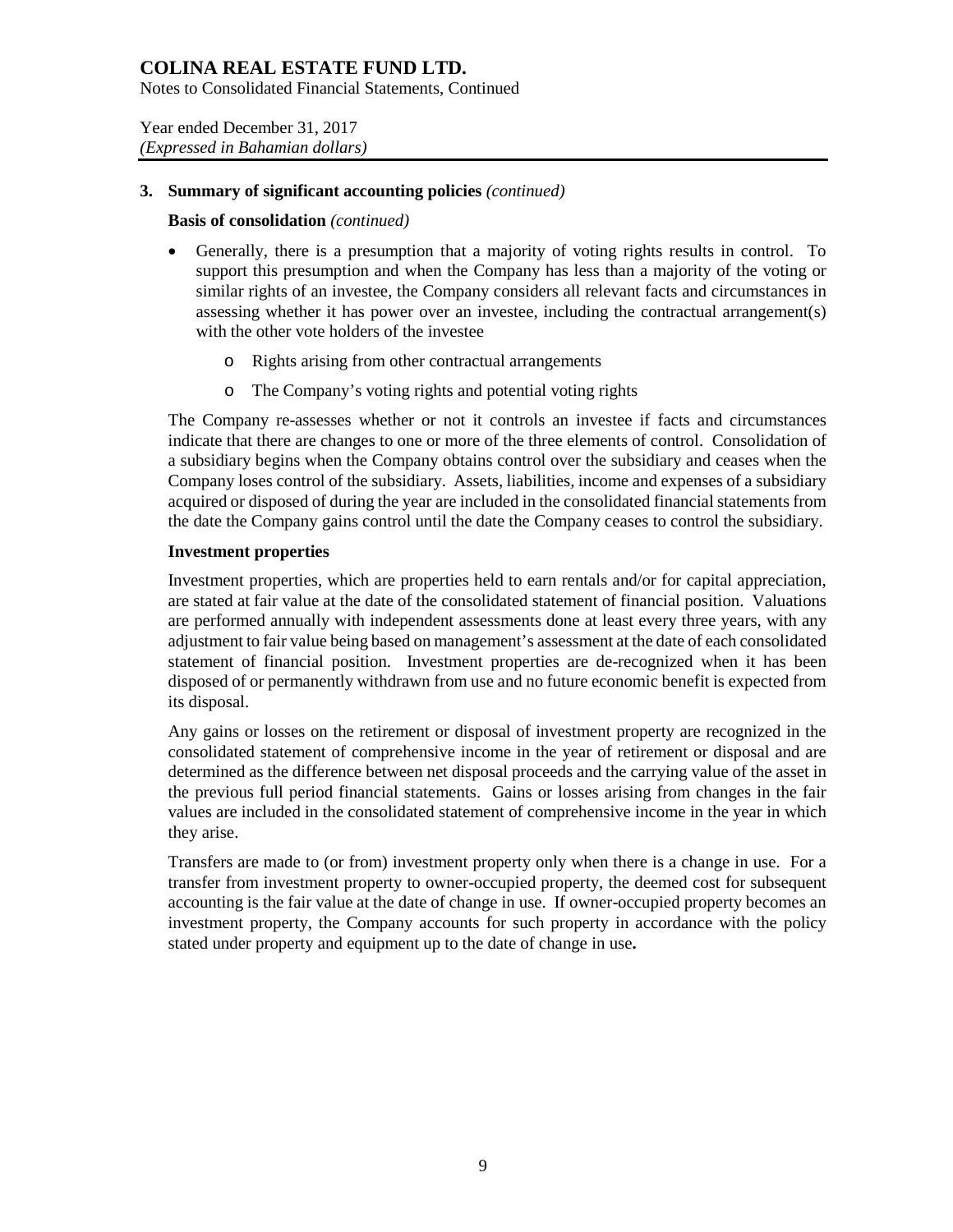Notes to Consolidated Financial Statements, Continued

Year ended December 31, 2017 *(Expressed in Bahamian dollars)*

## **3. Summary of significant accounting policies** *(continued)*

## **Property and equipment**

All property and equipment are stated at cost, less accumulated depreciation and any accumulated impairment losses, if any. Such cost includes the cost of replacing part of the property and equipment and borrowing costs for long-term construction projects if the recognition criteria are met. When significant parts of property and equipment are required to be replaced at intervals, the Company recognizes such parts as individual assets with specific useful lives and depreciates them accordingly. All other repair and maintenance costs are recognized in profit or loss as incurred. Depreciation is charged so as to write-off the cost or valuation of assets, other than properties under construction, over their estimated useful lives, using the straight-line method, on the following basis:

| Leasehold improvements             | 33.33%        |
|------------------------------------|---------------|
| Furniture, fixtures, and equipment | 12.50% to 33% |
| <b>Vehicles</b>                    | 20%           |

The gain or loss arising on the disposal or retirement of an item of property and equipment is determined as the difference between the sales proceeds and the carrying amount of the asset and is recognized in the consolidated statement of comprehensive income.

## **Intangible assets**

Intangible assets relate to computer software costs incurred by the Company. These intangible assets are measured initially at purchase cost. For subsequent measurement, the Company applies the cost model, and accordingly carries the intangible assets at cost less any accumulated amortization and any accumulated impairment losses. Amortization is calculated using the straight-line method over an average of five years.

## **Impairment of non-financial and intangible assets**

At each date of the consolidated statement of financial position, the Company reviews the carrying amounts of its non-financial and intangible assets to determine whether there is any indication that those assets have suffered an impairment loss. If any such indication exists, the recoverable amount of the asset is estimated in order to determine the extent of the impairment loss (if any).

The recoverable amount is the higher of fair value less costs to sell and value in use.

In assessing value in use, the estimated future cash flows are discounted to their present value using a discount rate that reflects current market assessments of the time value of money and the risks specific to the asset. If the recoverable amount of an asset is estimated to be less than its carrying amount, the carrying amount of the asset is reduced to its recoverable amount.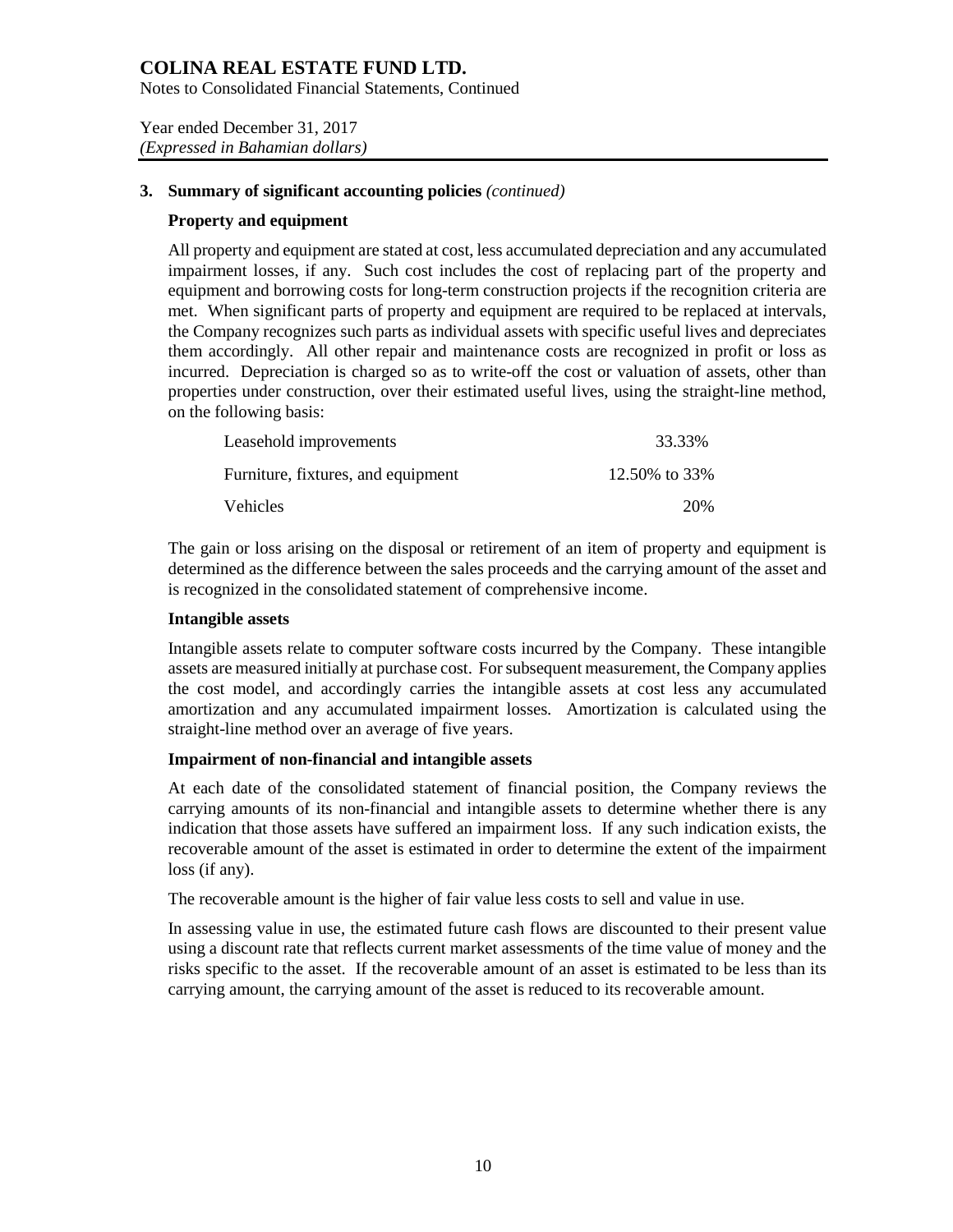Notes to Consolidated Financial Statements, Continued

Year ended December 31, 2017 *(Expressed in Bahamian dollars)*

## **3. Summary of significant accounting policies** *(continued)*

## **Impairment of non-financial and intangible assets** *(continued)*

Impairment losses are recognized in the consolidated statement of comprehensive income consistent with the function of the impaired asset, except for properties previously revalued with the revaluation taken to other comprehensive income. For such properties, the impairment is recognized in other comprehensive income up to the amount of any previous revaluation. A previously recognized impairment loss is reversed only if there has been a change in the assumptions used to determine the asset's recoverable amount since the last impairment loss was recognized. The reversal is limited so that the carrying amount of the asset does not exceed its recoverable amount, nor exceed the carrying amount that would have been determined, net of depreciation, had no impairment loss been recognized for the asset in prior years. Such reversal is recognized in the consolidated statement of comprehensive income unless the asset is carried at a revalued amount, in which case, the reversal is treated as a revaluation increase.

## **Revenue recognition**

Rental income arising from operating leases is recognized on a straight line basis except for contingent rental income which is recognized when it arises. Initial direct costs incurred in negotiating and arranging an operating lease are recognized as an expense over the lease term on the same basis as the lease income. Amounts received from tenants to terminate leases or to compensate for dilapidations are recognized in the consolidated statement of comprehensive income when the right to receive them arises.

Interest income is recognized on an accrual basis.

## **Leases**

Leases are classified as finance leases whenever the terms of the lease transfer substantially all the risks and rewards of ownership to the lessee. All other leases are classified as operating leases. The Company only deals with operating leases as a lessor.

## **Provisions**

Provisions are recognized when the Company has a present obligation as a result of a past event, and it is probable that the Company will be required to settle that obligation. Provisions are measured at management's best estimate of the expenditure required to settle the obligation at the date of the consolidated statement of financial position, and are discounted to present value when the effect is material.

## **Foreign currency transactions**

The Company's presentation and functional currency is Bahamian Dollars. In preparing the consolidated financial statements of the Company, transactions in currencies other than Bahamian Dollars are recorded at the rates of exchange prevailing on the dates of the transactions. At each date of the consolidated statement of financial position, monetary items denominated in foreign currencies are retranslated at the rates prevailing on the date of the consolidated statement of financial position. Non-monetary items carried at fair value that are denominated in foreign currencies are retranslated at the rates prevailing on the date when the fair value was determined. Non-monetary items that are measured in terms of historical cost in a foreign currency are not retranslated.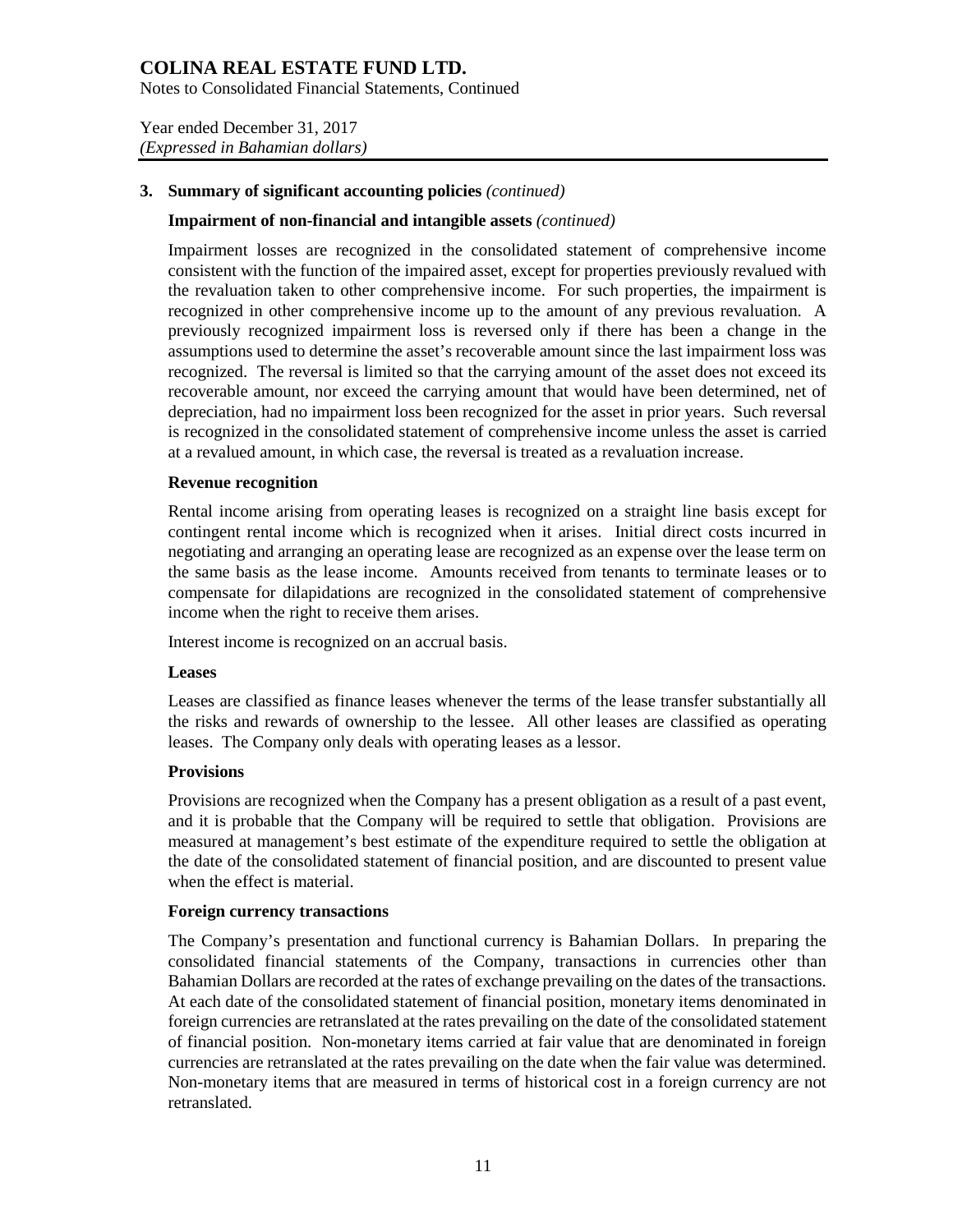Notes to Consolidated Financial Statements, Continued

Year ended December 31, 2017 *(Expressed in Bahamian dollars)*

## **3. Summary of significant accounting policies** *(continued)*

## **Financial instruments**

Financial assets and financial liabilities are recognized on the Company's consolidated statement of financial position when the Company becomes a party to the contractual provisions of the instrument.

All financial assets are recognized initially at fair value plus transaction costs, except in the case of financial assets recorded at fair value through profit or loss. The subsequent measurement of financial assets depends on their classification. On derecognition of financial assets due to transfer of control or loss of rights to receiving cash flows, the Company evaluates if and to what extent it has retained the risks and rewards of ownership. When it has neither transferred nor retained substantially all of the risks and rewards of the asset, nor transferred control of the asset, the asset is recognized to the extent of the Company's continuing involvement in the asset. In that case, the Company also recognizes an associated liability.

The transferred asset and the associated liability are measured on a basis that reflects the rights and obligations that the Company has retained. Continuing involvement that takes the form of a guarantee over the transferred asset is measured at the lower of the original carrying amount of the asset and the maximum amount of consideration that the Company could be required to repay.

All financial liabilities are recognized initially at fair value and, in the case of loans and borrowings, net of directly attributable transaction costs. The Company's financial liabilities include trade and other payables, loans, and borrowings. The subsequent measurement of financial liabilities depends on their classification. On derecognition or exchange/modification of a financial liability, the difference in respect of the carrying amount is recognized in the consolidated statement of comprehensive income.

## **Accounts receivable**

Rent and other receivables are recognized at their original invoiced value. Appropriate allowances for estimated irrecoverable amounts are recognized in the consolidated statement of comprehensive income and are based on management's evaluation that the Company will not be able to recover its balances in full. Balances are written off in the year in which they are identified, when the probability of recovery is assessed as being remote.

## **Cash and cash equivalents**

Cash and cash equivalents comprise cash on hand, demand deposits with banks, and other short term highly liquid investments that are readily convertible to a known amount of cash and are subject to an insignificant risk of changes in value.

## **Investments**

Investments are classified as available-for-sale investments.

Available-for-sale financial investments include equity investments and debt securities. Equity investments classified as available-for-sale are those that are neither classified as held for trading nor designated at fair value through profit or loss. Debt securities in this category are those that are intended to be held for an indefinite period of time and that may be sold in response to needs for liquidity or in response to changes in the market conditions.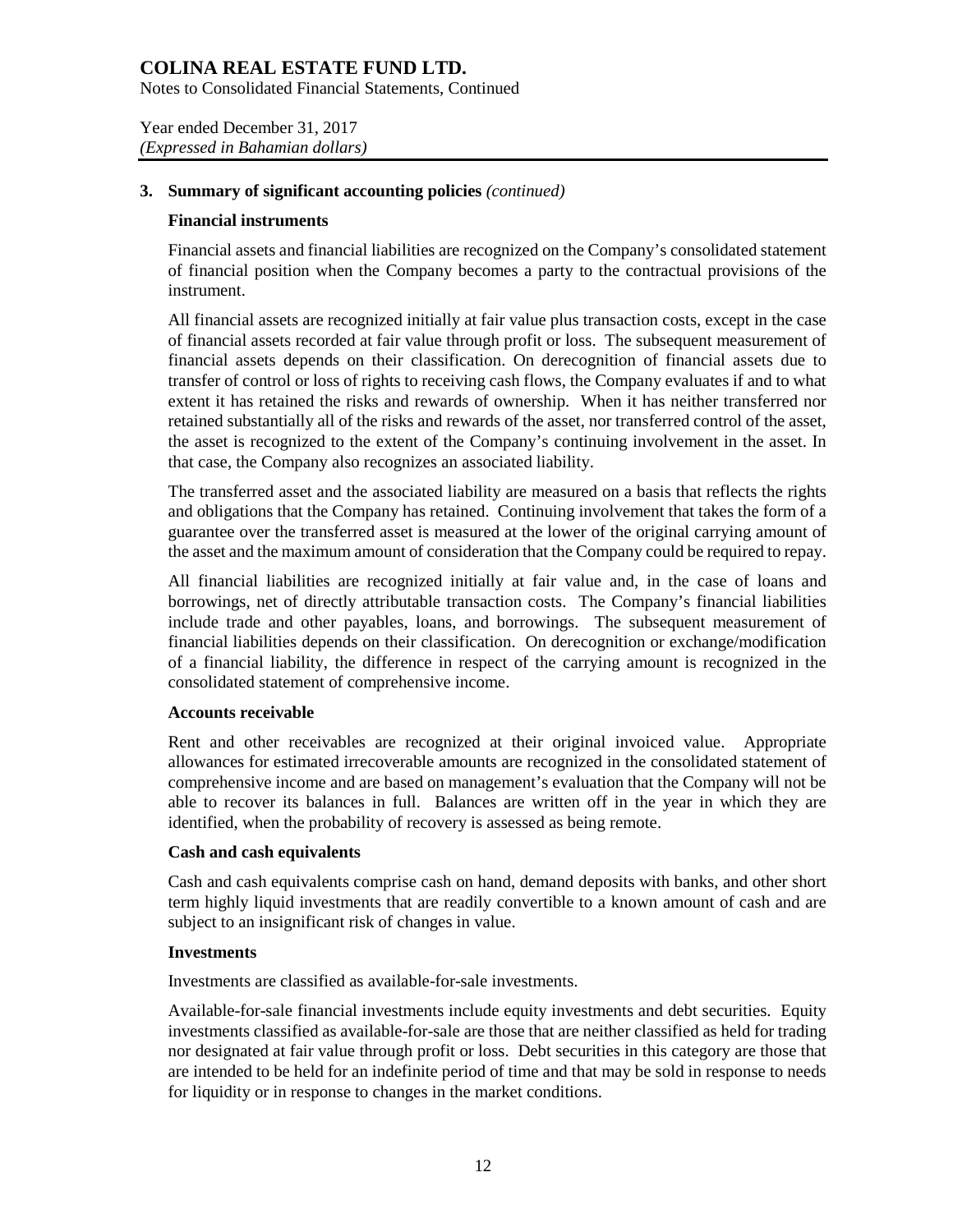Notes to Consolidated Financial Statements, Continued

Year ended December 31, 2017 *(Expressed in Bahamian dollars)*

## **3. Summary of significant accounting policies** *(continued)*

## **Investments** *(continued)*

The fair value of available-for-sale investments that are traded in active markets at each reporting date is determined by reference to quoted market prices or dealer price quotations (bid price for long positions and ask price for short positions), without any deduction for transaction costs.

For available-for-sale investments not traded in an active market, the fair value is determined using appropriate valuation techniques. Such techniques may include:

- Using recent arm's length market transactions
- NAV per share for investment in Fund
- Reference to the current fair value of another instrument that is substantially the same
- A discounted cash flow analysis or other valuation models

After initial measurement, available-for-sale financial investments are subsequently measured at fair value with unrealized gains or losses recognized as other comprehensive income in the available-for-sale reserve until the investment is derecognized, at which time the cumulative gain or loss is recognized in other operating income, or the investment is determined to be impaired, when the cumulative loss is reclassified from the available-for sale reserve to the consolidated statement of comprehensive income. Interest earned whilst holding available-for-sale financial investments is reported as interest income, using the effective interest rate method.

For available-for-sale financial investments, the Company assesses at each reporting date whether there is objective evidence that an investment or a group of investments is impaired. In the case of equity investments classified as available-for-sale, objective evidence would include a significant or prolonged decline in the fair value of the investment below its cost. 'Significant' is evaluated against the original cost of the investment and 'prolonged' against the period in which the fair value has been below its original cost.

When there is evidence of impairment, the cumulative loss – measured as the difference between the acquisition cost and the current fair value, less any impairment loss on that investment previously recognized in the consolidated statement of comprehensive income – is removed from other comprehensive income and recognized in the consolidated statement of comprehensive income. Impairment losses on equity investments are not reversed through profit or loss; increases in their fair value after impairment are recognized directly in other comprehensive income.

## **Fair value measurement**

The Company measures financial instruments, such as investments, and non-financial assets such as investment properties, at fair value at each consolidated statement of financial position date. Fair value is the price that would be received to sell an asset or paid to transfer a liability in an orderly transaction between market participants at the measurement date. The fair value measurement is based on the presumption that the transaction to sell the asset or transfer the liability takes place either:

• in the principal market for the asset or liability, or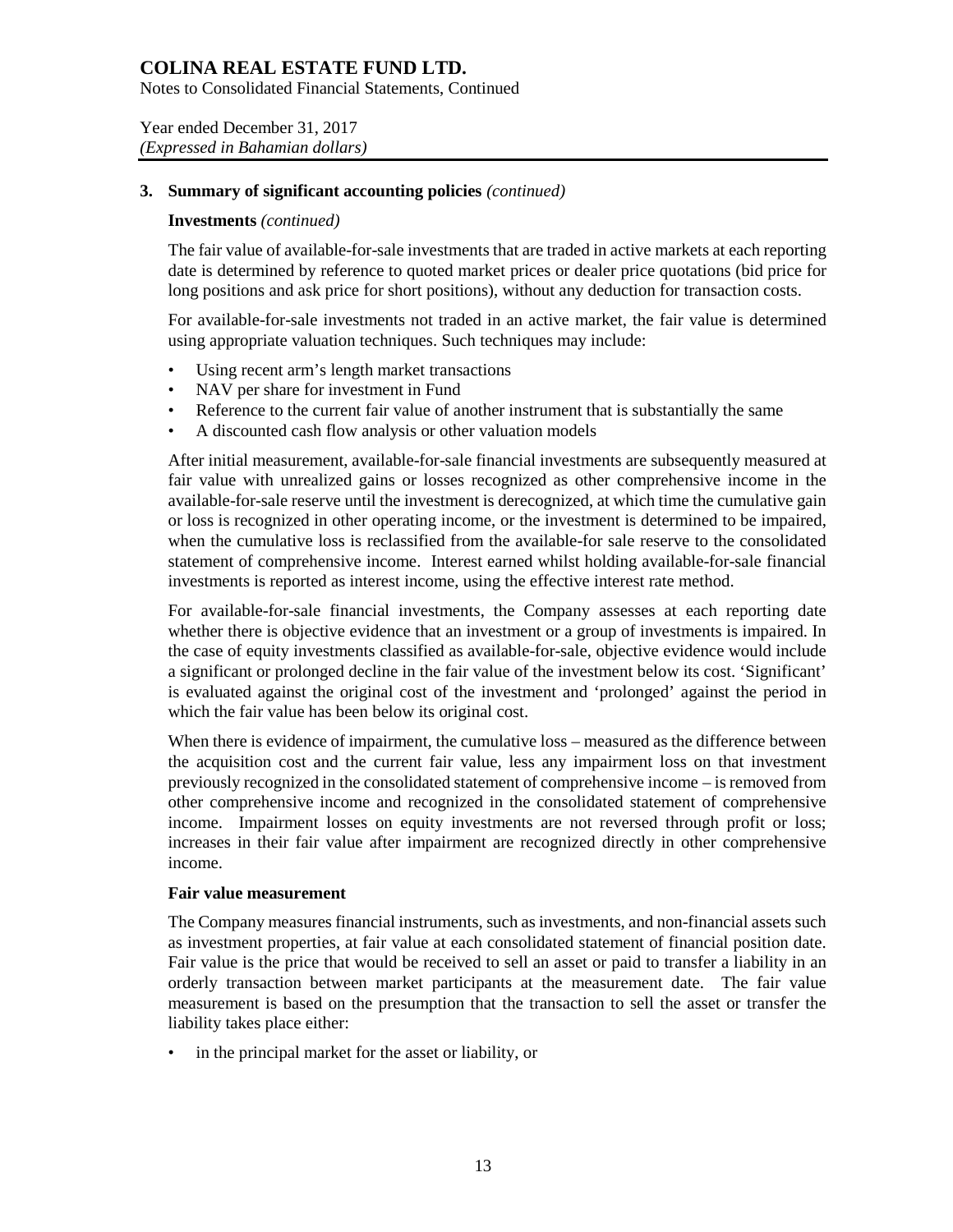Notes to Consolidated Financial Statements, Continued

Year ended December 31, 2017 *(Expressed in Bahamian dollars)*

## **3. Summary of significant accounting policies** *(continued)*

## **Fair value measurement** *(continued)*

• in the absence of a principal market, in the most advantageous and accessible market for the asset or liability.

The fair value of an asset or a liability is measured using the assumptions that market participants would use when pricing the asset or liability. A fair value measurement of a non-financial asset takes into account a market participant's ability to generate economic benefits by using the asset in its highest and best use or by selling it to another market participant that would use the asset in its highest and best use.

The Company uses valuation techniques that are appropriate in the circumstances and for which sufficient data are available to measure fair value, maximizing the use of relevant observable inputs and minimizing the use of unobservable inputs.

All assets and liabilities for which fair value is measured or disclosed in the consolidated financial statements are categorized within the fair value hierarchy, described as follows, based on the lowest level input that is significant to the fair value measurement as a whole:

## **Fair value measurement**

Level 1 – Quoted prices (unadjusted) in active markets for identical assets or liabilities.

Level 2 – Inputs other than quoted prices included within Level 1 that are observable for the asset or liability, either directly (i.e. as prices) or indirectly (i.e. derived from the prices).

Level 3 – Inputs for the asset or liability that are not based on observable market data (unobservable inputs). For assets and liabilities that are recognized in the consolidated financial statements on a recurring basis, the Company determines whether transfers have occurred between Levels in the hierarchy by re-assessing categorization at the end of each reporting period.

## **Financial liabilities**

Financial liabilities issued by the Company are classified according to the substance of the contractual arrangements entered into and the definitions of a financial liability. The Company's financial liabilities consist of accounts payables and long term debt and are measured at amortized cost.

## **Accounts payable and accrued expenses and other liabilities**

Accounts payable and accrued expenses and other liabilities are stated at their nominal values. Trade payables are non-interest bearing and are normally settled on 30-day terms.

## **Long-term debt**

Interest-bearing loans are recorded at the proceeds received, net of direct issue costs. Finance charges, including premium payable on settlement or redemption, are accounted for on an accrual basis and are added to the carrying amount of the instrument to the extent that they are not settled in the period in which they arise.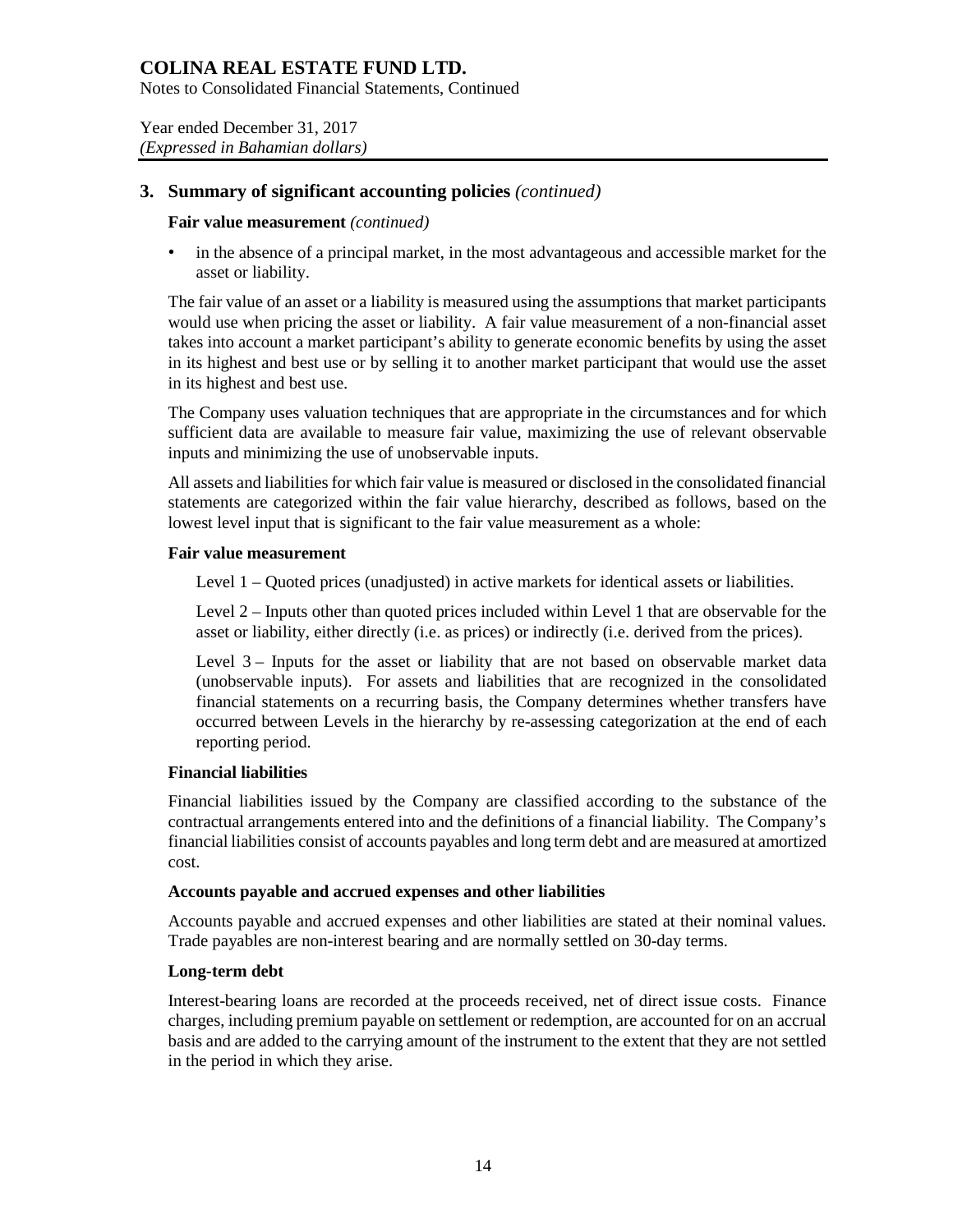Notes to Consolidated Financial Statements, Continued

Year ended December 31, 2017 *(Expressed in Bahamian dollars)*

## **3. Summary of significant accounting policies** *(continued)*

## **Share capital**

Share capital issued by the Company is recorded at the proceeds received, net of direct issue costs.

## **Taxation**

There is currently no taxation imposed on company profits or capital gains by the Government of The Bahamas. Effective January 1, 2015 the Value Added Tax Act, 2014 ("VAT") was implemented in the Commonwealth of The Bahamas. VAT is an indirect tax which is considered a broadly based consumption tax charged on the value added to goods and services. It applies to almost all goods and services that are imported, bought and sold for use or consumption. Conversely, goods exported supplied to customers abroad are exempted or zero-rated. Currently, VAT is assessed at 7.5%. The Company is a VAT registrant.

## **Classification**

Assets are classified as current when intended for sale or consumption in the normal operating cycle, held primarily for the purpose of being traded, expected to be realized within twelve months, or classified as cash or cash equivalents. All other assets are classified as non-current.

Liabilities are classified as current when expected to be settled in the normal operating cycle, held primarily for the purpose of being traded, due to be settled within twelve months, or there are no unconditional rights to defer settlement for at least twelve months. All other liabilities are classified as non-current.

## **Related parties**

A related party is a person or entity that is related to the Company. A related party transaction is a transfer of resources, services or obligations between a reporting entity and a related party, regardless of whether a price is charged.

- (a) A person or a close member of that person's family is related to the Company if that person:
	- (i) has control or joint control over the Company;
	- (ii) has significant influence over the Company; or
	- (iii) is a member of the key management personnel of the Company or of a parent of the Company.
- (b) An entity is related to the Company if any of the following conditions applies:
	- (i) The entity and the Company are members of the same group (which means that each parent, subsidiary and fellow subsidiary is related to the others).
	- (ii) One entity is an associate or joint venture of the other entity (or an associate or joint venture of a member of a group of which the other entity is a member).
	- (iii) Both entities are joint ventures of the same third party.
	- (iv) One entity is a joint venture of a third entity and the other entity is an associate of the third entity.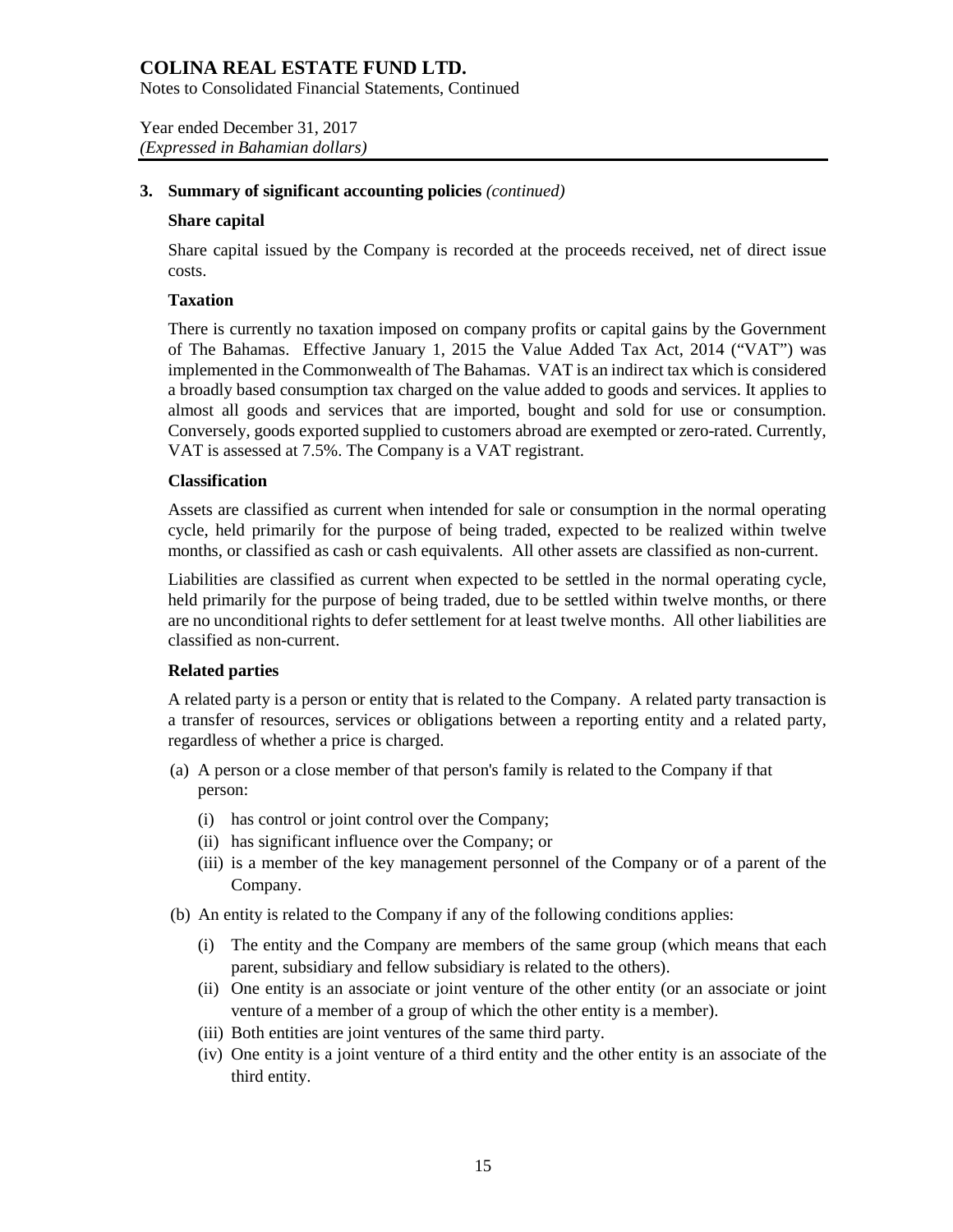Notes to Consolidated Financial Statements, Continued

Year ended December 31, 2017 *(Expressed in Bahamian dollars)*

## **3. Summary of significant accounting policies** *(continued)*

## **Related parties** *(continued)*

- (v) The entity is a post-employment benefit plan for the benefit of employees of either the Company or an entity related to the Company.
- (vi) The entity is controlled or jointly controlled by a person identified in (a).

A person identified in (a)(i) has significant influence over the entity or is a member of the key management personnel of the entity (or of a parent of the entity).

## **Earnings per share**

Basic earnings per share is computed by dividing the net income attributable to common shareholders by the weighted average number of shares outstanding during the year.

## **4. Significant accounting judgments, estimates and assumptions**

In the application of the Company's accounting policies, which are described in Note 3, management and the directors are required to make judgments, estimates, and assumptions about the carrying amounts of assets and liabilities that are not readily apparent from other sources. The estimates and associated assumptions are based on historical experience and other factors that are considered to be relevant. Actual results may differ from these estimates. The estimates and underlying assumptions are reviewed on an ongoing basis. Revisions to accounting estimates are recognized in the period in which the estimate is revised if the revision affects only that period, or in the period of the revision and future periods if the revision affects both current and future periods.

## **Impairment**

Property and equipment, intangible assets, and investment properties are tested for impairment when circumstances indicate there may be a potential impairment. Factors considered important which could trigger an impairment review include the following: significant fall in market values; significant underperformance relative to historical or projected future operating results; significant changes in the use of the assets or the strategy for the overall business, including assets that are decided to be phased out or replaced and assets that are damaged or taken out of use, significant negative industry, or economic trends; and significant cost overruns in the development of assets. Estimating recoverable amounts of assets and companies must in part be based on management evaluations, including estimates of future performance, revenue generating capacity of the assets, assumptions of the future market conditions, and the success in marketing of new products and services. Changes in circumstances and in management's evaluations and assumptions may give rise to impairment losses in the relevant periods.

## **Depreciation and amortization**

Depreciation and amortization are based on management's estimates of the future useful life of property and equipment, and intangible assets. Estimates may change due to technological developments, competition, changes in market conditions, and other factors and may result in changes in the estimated useful life and in the amortization or depreciation charges. The Company reviews the future useful life of property and equipment and intangible assets periodically taking into consideration the factors mentioned above and all other important factors.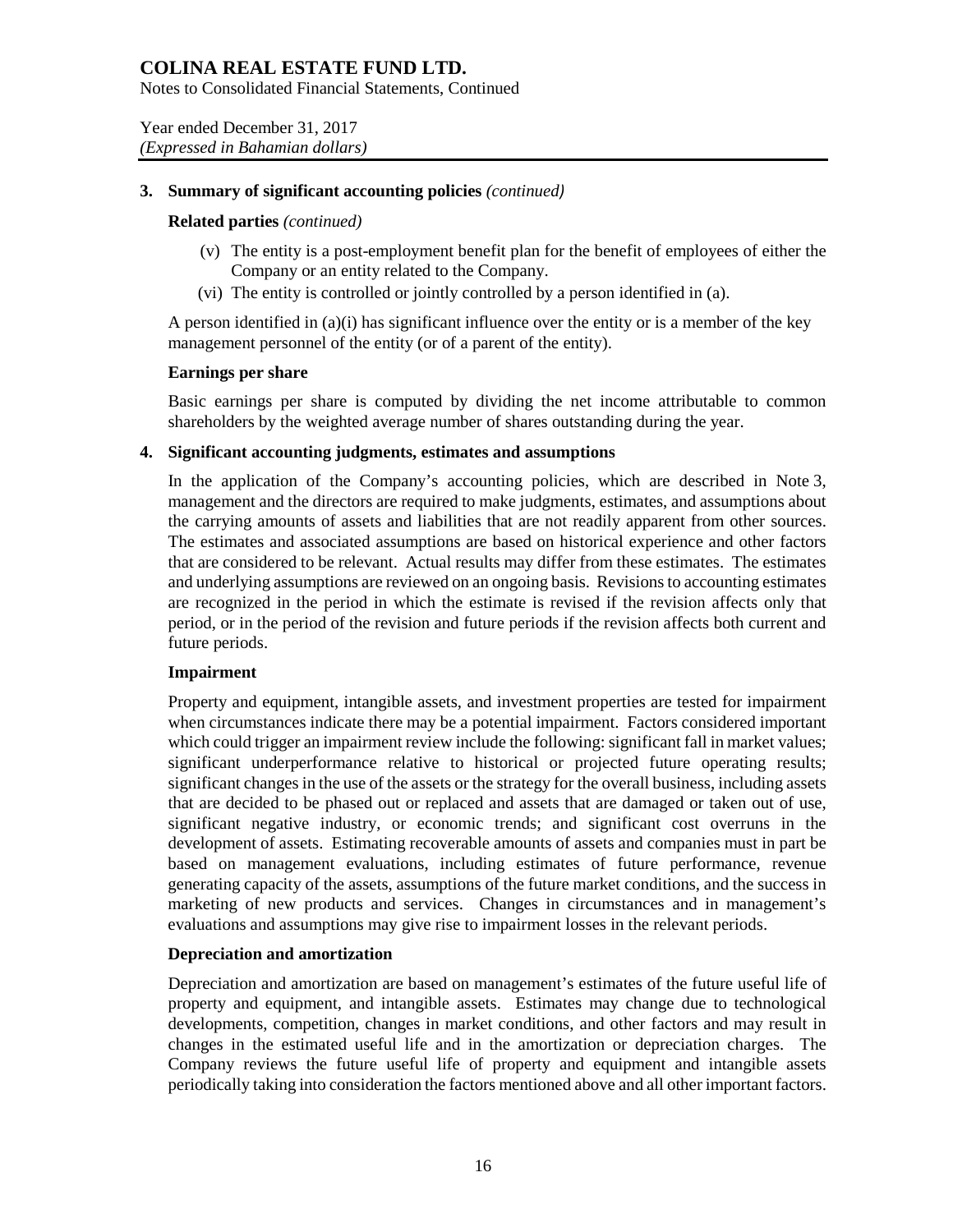Notes to Consolidated Financial Statements, Continued

Year ended December 31, 2017 *(Expressed in Bahamian dollars)*

## **4. Significant accounting judgments, estimates and assumptions** *(continued)*

## **Depreciation and amortization** *(continued)*

Estimated useful life for similar types of assets may vary between different entities in the Company due to local factors as growth rate, maturity of the market, history, and expectations for replacements or transfer of assets, climate etc. In case of significant changes in the estimated useful lives, depreciation and amortization charges are adjusted prospectively.

## **Legal proceedings, claims, and regulatory discussions**

The Company is subject to various legal proceedings, claims, and regulatory discussions, the outcomes of which are subject to significant uncertainty. The Company evaluates, among other factors, the degree of probability of an unfavorable outcome and the ability to make a reasonable estimate of the amount of loss. Unanticipated events or changes in these factors may require the Company to increase or decrease the amount the Company has accrued for any matter, or accrue for a matter that has not been previously accrued because it was not considered probable or a reasonable estimate could not be made.

## **Going concern**

The Company's management has made an assessment of the Company's ability to continue as a going concern and is satisfied that the Company has the resources to continue in business for the foreseeable future. Furthermore, the Company's management is not aware of any material uncertainties that may cast significant doubt upon the Company's ability to continue as a going concern. Therefore the consolidated financial statements continue to be prepared on the going concern basis.

## **Provision for doubtful accounts**

To cover any shortfalls from current trade and other receivables, the Company records a provision for bad debts based on historical information and on estimates in regard to the solvency of customers. Unexpected financial problems of major customers could result in insufficient provision for bad debts.

## **5. Cash and cash equivalents**

|                         | 2017      | 2016     |
|-------------------------|-----------|----------|
| Cash at bank            | 5,035     | 6,869    |
| Overdrawn bank position | (28, 501) | (26,376) |
|                         | (23, 466) | (19,507) |

The company does not have an available overdraft facility. The overdrawn bank position arises because of cheques issued prior to year-end which exceeded the available bank balance.

## **6. Accounts receivable, net**

Accounts receivable, net is comprised of the following:

|                                 | 2017      | 2016       |
|---------------------------------|-----------|------------|
| Tenants receivable              | 541.277   | 520.241    |
| Provision for doubtful accounts | (335,590) | (188, 441) |
|                                 | 205,687   | 331,800    |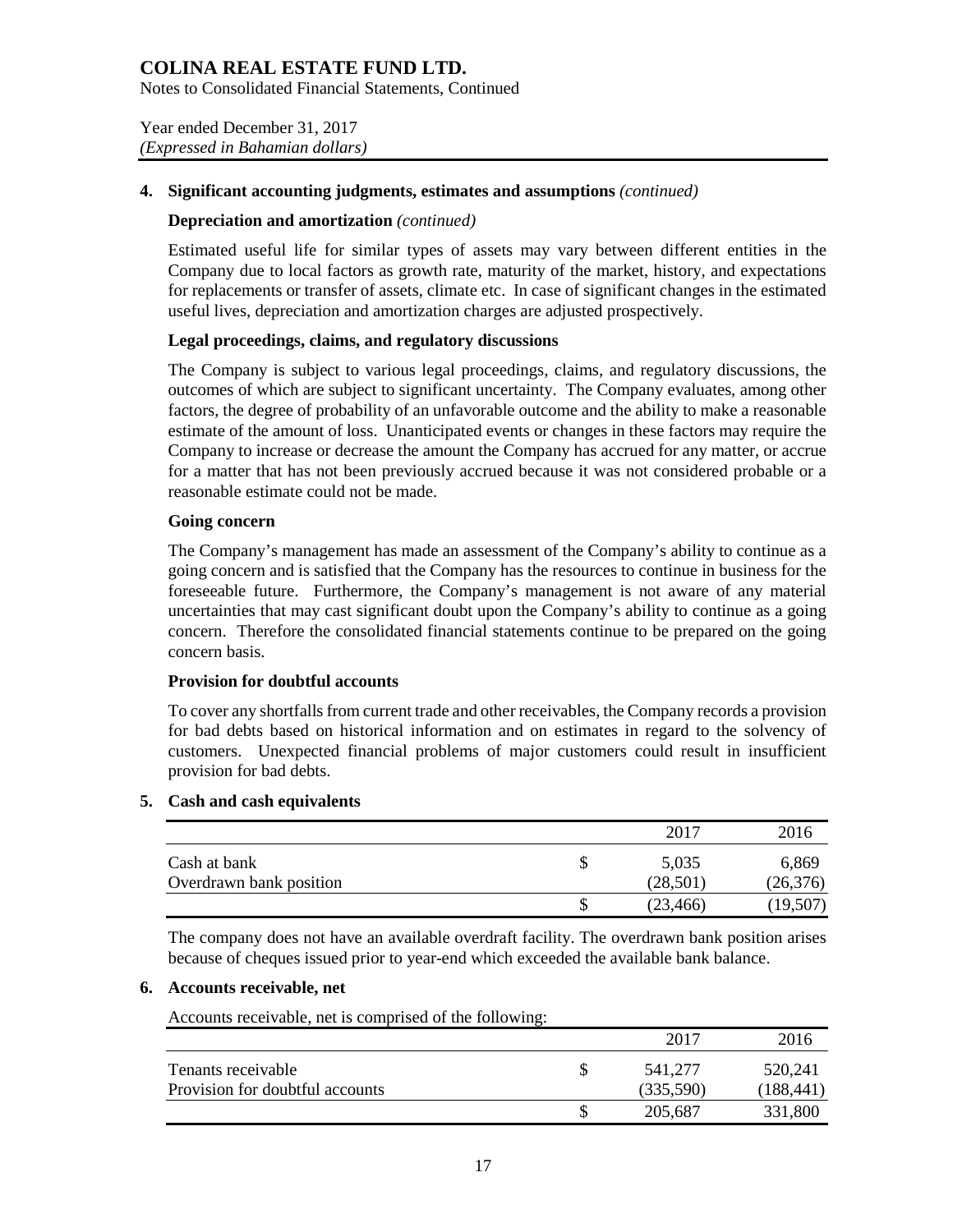Notes to Consolidated Financial Statements, Continued

## Year ended December 31, 2017 *(Expressed in Bahamian dollars)*

# **6. Accounts receivable, net** *(continued)*

The movement in provision for doubtful accounts is as follows:

|                                                     | 2017          | 2016       |
|-----------------------------------------------------|---------------|------------|
| Beginning balance                                   | \$<br>188,441 | 174,304    |
| Written off                                         |               | (113,824)  |
| Provision for the year                              | 147,149       | 127,961    |
| Ending balance                                      | \$<br>335,590 | 188,441    |
| The aging of the accounts receivable is as follows: |               |            |
|                                                     | 2017          | 2016       |
| Current                                             | \$<br>101,823 | 135,173    |
| $31-60$ days                                        | 47,259        | 77,747     |
| 61-90 days                                          | 38,789        | 71,715     |
| Over 90 days                                        | 353,406       | 235,606    |
| Provision                                           | (335,590)     | (188, 441) |
|                                                     | \$<br>205,687 | 331,800    |

Accounts receivable, net that are neither past due nor impaired, past due but not impaired, and those that are impaired are analyzed in the table below:

|                                                       |   | <b>Neither Past due</b> | Past due but |                 |         |
|-------------------------------------------------------|---|-------------------------|--------------|-----------------|---------|
|                                                       |   | nor impaired            | not Impaired | <b>Impaired</b> | Total   |
| As at December 31, 2017<br><b>Accounts Receivable</b> |   | 101,823                 | 103,864      | 335,590         | 541,277 |
| As at December 31, 2016<br><b>Accounts Receivable</b> | S | 135,173                 | 149,462      | 235,606         | 520,241 |

## **7. Investments**

Investments are considered as available-for-sale and are comprised of the following:

|                               | 2017          |                   |
|-------------------------------|---------------|-------------------|
|                               | Cost          | <b>Fair value</b> |
| Level 2                       |               |                   |
| FOCOL Pref 1.75 % APR         | \$<br>150,000 | 150,000           |
| <b>CFAL Money Market Fund</b> | 385,542       | 388,708           |
| Colina Holdings (Bahamas) Ltd | 14,577        | 35,429            |
|                               | \$<br>550,119 | 574,137           |
|                               | 2016          |                   |
|                               | Cost          | <b>Fair value</b> |
| Level 2                       |               |                   |
| FOCOL Pref 1.75 % APR         | \$<br>150,000 | 150,000           |
| <b>CFAL Bond Fund</b>         | 153,393       | 179,026           |
| Colina Holdings (Bah) Ltd     | 14,577        | 33,861            |
|                               | \$<br>317,970 | 362,887           |

There were no transfers between levels in 2017 and 2016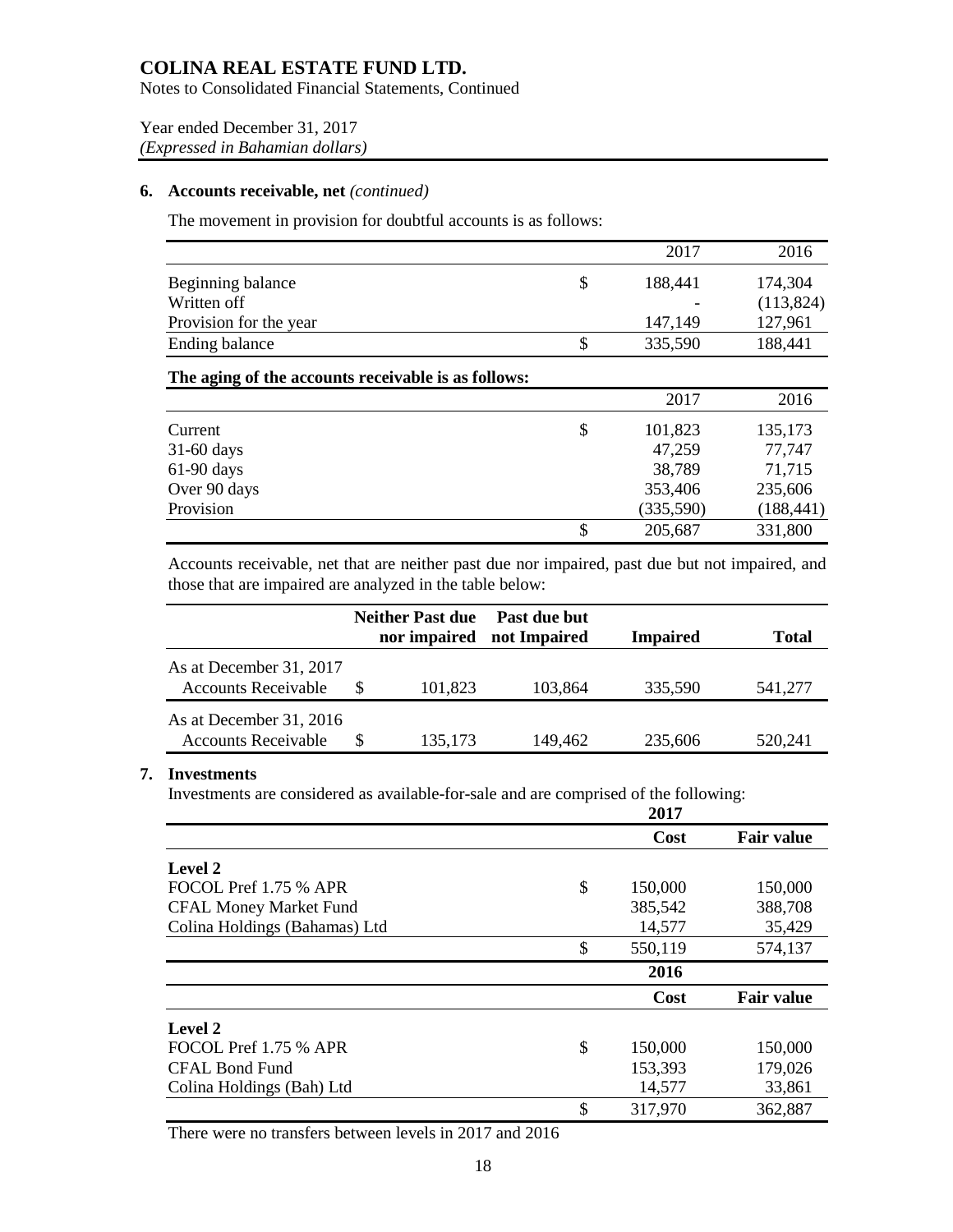Notes to Consolidated Financial Statements, Continued

| Year ended December 31, 2017    |  |
|---------------------------------|--|
| (Expressed in Bahamian dollars) |  |

## **8. Investment properties**

Investment properties are comprised as follows:

|                                                                                  | 2017                   | 2016                   |
|----------------------------------------------------------------------------------|------------------------|------------------------|
| Plaza at John F. Kennedy Drive in Nassau<br>Plaza at East Mall Drive in Freeport | 8.500,000<br>4,600,000 | 8,500,000<br>4,600,000 |
| Plaza at Marsh Harbour, Abaco                                                    | 120,000                | 120,000                |
|                                                                                  | 13.220.000             | 13,220,000             |

The property rental income earned by the Company from its investment properties, all of which are leased out under operating leases, amounted to \$1,494,604 (2016 – \$1,489,290). Direct operating expenses arising on the investment properties in the year amounted to \$761,342 (2016 – \$738,397). During the year 2017, renovations to property of \$Nil were capitalized (2016 – \$Nil). In December 2016, an independent appraisal of the properties was performed by Robin Brownrigg of Bahamas Realty Ltd.

In accordance with the Company's policies for the valuation of investment properties in intervening periods, the fair values of the properties as at December 31, 2017 were based on valuations performed by management using the Discounted Cash Flow Method ("DCF") and the Sales Comparison Method ("SC"). Significant unobservable inputs used in the valuations were as follows:

| <b>Value Technique</b> |                                        |                    |                    |
|------------------------|----------------------------------------|--------------------|--------------------|
| (See Below)            | <b>Significant Unobservable Inputs</b> | 2017               | 2016               |
| <b>DCF</b>             | Estimated rental rate/sq. ft./p.a.     | \$21.00 to \$22.00 | \$21.00 to \$22.00 |
|                        | Discount rate                          | $9.5\% -10.5\%$    | $9.5\% - 10.5\%$   |
|                        | Rent growth p.a.                       | $2.00\% - 3\%$     | $2.5\% - 5.0\%$    |
|                        | Expense inflation p.a.                 | 3%                 | 3%                 |
|                        | Capitalization rate for terminal value | $8.25\% - 9.25\%$  | $8.25\% - 9.25\%$  |
|                        | Vacancy rate                           | $0.% -12.5%$       | $0\% - 12.5\%$     |

Under the DCF method, fair value is estimated using assumptions regarding the benefits and liabilities of ownership over the asset's life including an exit or terminal value. This method involves the projection of a series of cash flows on a real property interest. A market-derived discount rate is applied to establish the present value of the income streams associated with the property. The exit yield is normally separately determined and differs from the discount rate.

The duration of the cash flows and the specific timing of the inflows and outflows are determined by events such as lease renewals, and related re-letting, redevelopment, or refurbishment. The appropriate duration is typically driven by market behavior that is a characteristic of the class of property. Periodic cash flows are typically estimated as gross rental income less vacancy, nonrecoverable expenses, maintenance and other operating and management expenses. The series of periodic net operating income, along with an estimate of the terminal value anticipated at the end of the projection period, is then discounted.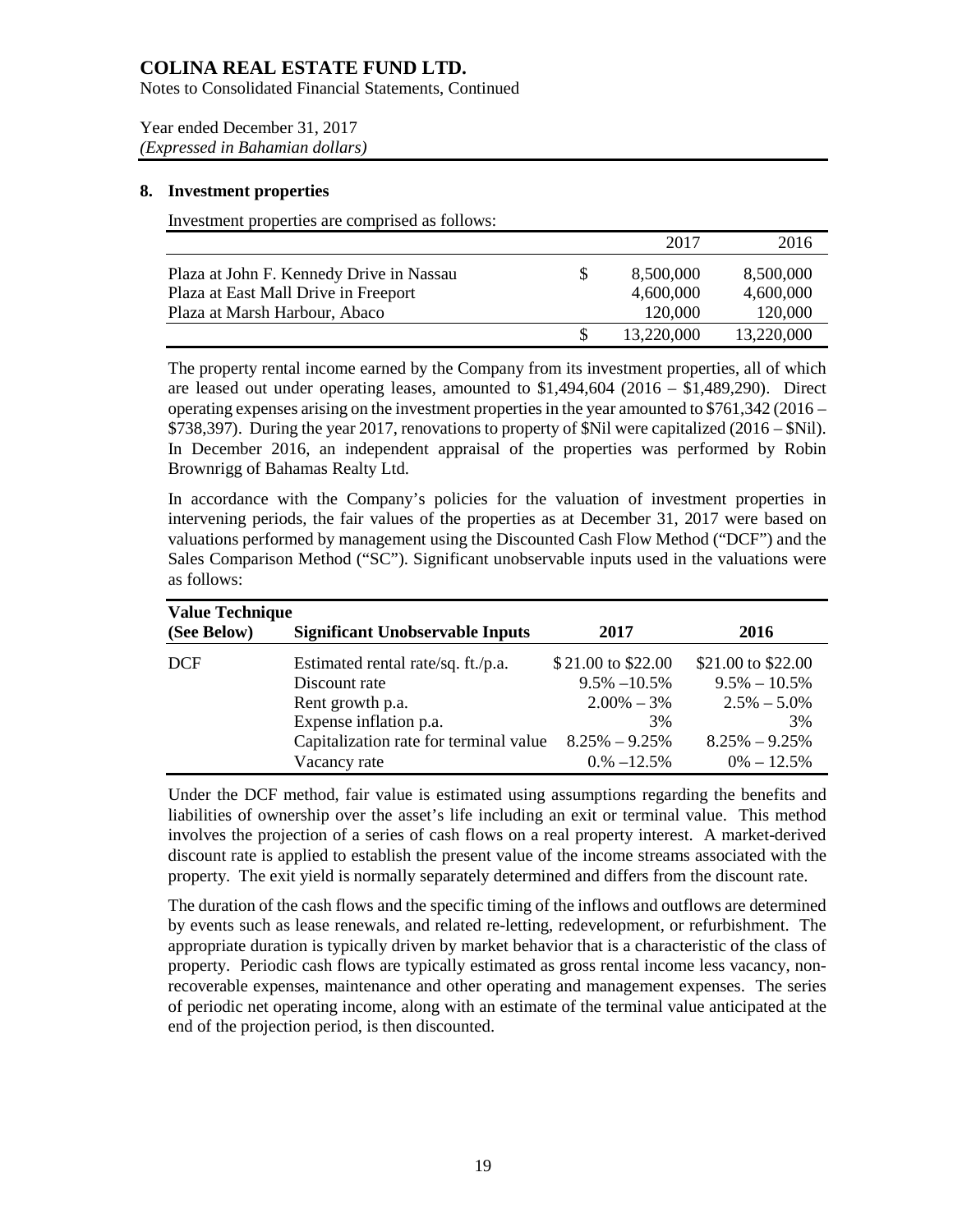Notes to Consolidated Financial Statements, Continued

Year ended December 31, 2017 *(Expressed in Bahamian dollars)*

## **8. Investment properties** *(continued)*

Under the SC method, fair value is determined by a comparison of recent property sales similar to the subject property. The prices for these properties provide the basis for estimating the value of the subject by comparison. Appropriate adjustments are made for the differences in the properties as they compare to the subject. The adjusted process yields various indicators of value which are analyzed and correlated to provide a value estimate for the subject property.

Significant increases (decreases) in estimated rental values and rent growth per annum in isolation would result in a significantly higher (lower) fair value of the property. Significant increases (decreases) in long-term vacancy rates and discount rates in isolation would result in a significantly lower (higher) fair value. Generally, a change in the assumption made for the estimated rental value is accompanied by a directionally similar change in the rent growth per annum and discount rate and an opposite change in the long term vacancy rate. As at the date of the consolidated statement of financial position, the investment properties were evaluated using annualized cash flows of \$1.49 million and discount rates of 9.50% and 10.5%. The resulting value was determined to be about \$13,287,210 by management. Based on this assessment, impairment indicators, and the underlying factors used, the Directors' are of the opinion that it is prudent and appropriate to value its properties at a fair value of \$13,220,000 (2016 – \$13,220,000) as at December 31, 2017. Management believes these estimates utilized in preparing the consolidated financial statements are reasonable.

The Company's investment property has been classified as Level 3 in the fair value measurement hierarchy.

The Company has no restrictions on the reliability of its investment properties and no contractual obligations to either purchase, construct or develop investment property for repair, maintenance and enhancement.

# Furniture, fixtures and Leasehold equipment improvements Vehicles Total **Cost or valuation:** Balance at December 31, 2015 \$ 298,681 30,000 32,329 361,010 Additions 26,525 - 26,525 Balance at December 31, 2016 \$ 325,206 30,000 32,329 387,535 Additions 467 - 7,576 8,043 Balance at December 31, 2017 \$ 325,673 30,000 39,905 395,578 **Accumulated depreciation:** Balance at December 31, 2015 \$ 288,383 30,000 32,329 350,712 Charge for the year 11,265 - 11,265 Balance at December 31, 2016 \$ 299,648 30,000 32,329 361,977 Charge for the year 10,840 - 210 11,050 Balance at December 31, 2017 \$ 310,488 30,000 32,539 373,027

## **9. Property and equipment**

The movement in property and equipment is as follows: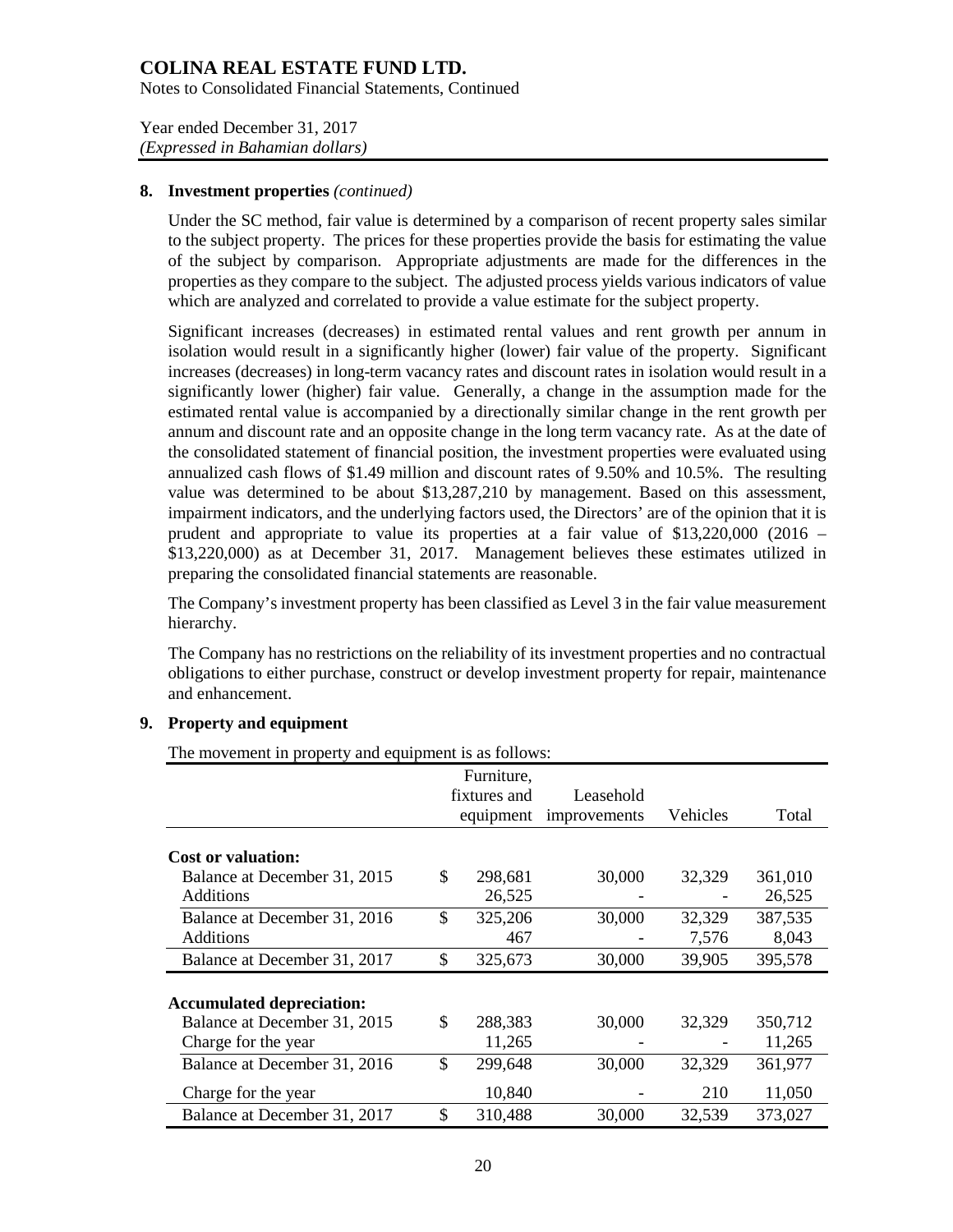Notes to Consolidated Financial Statements, Continued

## Year ended December 31, 2017 *(Expressed in Bahamian dollars)*

## **9. Property and equipment** *(continued)*

| <b>Carrying amount:</b><br>Balance at December 31, 2017 | 15.185 | 7.366                    | 22.551 |
|---------------------------------------------------------|--------|--------------------------|--------|
| Balance at December 31, 2016                            | 25.558 | $\overline{\phantom{0}}$ | 25,558 |

## **10. Intangible assets**

Intangible assets as at December 31, 2017 are comprised of computer software which has finite useful lives, over which the asset is amortized. These intangible assets are amortized over their estimated useful lives, which is on average five years, on a straight line basis.

|                                                                                            | 2017          | 2016    |
|--------------------------------------------------------------------------------------------|---------------|---------|
| <b>Computer software:</b>                                                                  |               |         |
| Cost:                                                                                      |               |         |
| At beginning of year                                                                       | \$<br>209,430 | 209,430 |
| <b>Accumulated amortization:</b>                                                           |               |         |
| At beginning of year                                                                       | \$<br>209,430 | 209,430 |
| Charge for the year                                                                        |               |         |
| At end of year                                                                             | \$<br>209,430 | 209,430 |
| Carrying amount                                                                            | \$            |         |
|                                                                                            | 2017          | 2016    |
| Trade payables                                                                             | \$<br>8,049   | 16,049  |
| Other payables                                                                             | 64,282        | 73,395  |
| Accrued expenses                                                                           | 43,635        | 36,695  |
|                                                                                            | \$<br>115,966 | 126,139 |
| The aging of accounts payable and accrued expenses as at December 31, 2017, is as follows: |               |         |
|                                                                                            | 2017          | 2016    |
| Current                                                                                    | \$<br>107,917 | 106,089 |
| 31-60 days                                                                                 |               | 2,667   |
| 61-90 days                                                                                 |               | 2,667   |

## **12. Long-term debt**

|                                   | 2017        | 2016        |
|-----------------------------------|-------------|-------------|
| Colina Mortgage Corporation Ltd.  | 2,586,235   | 2,828,397   |
| Less: amounts due after one year  | (2,321,357) | (2,587,689) |
| Current portion of long term debt | 264.878     | 240,708     |

Over 90 days 14,716

\$ 115,966 126,139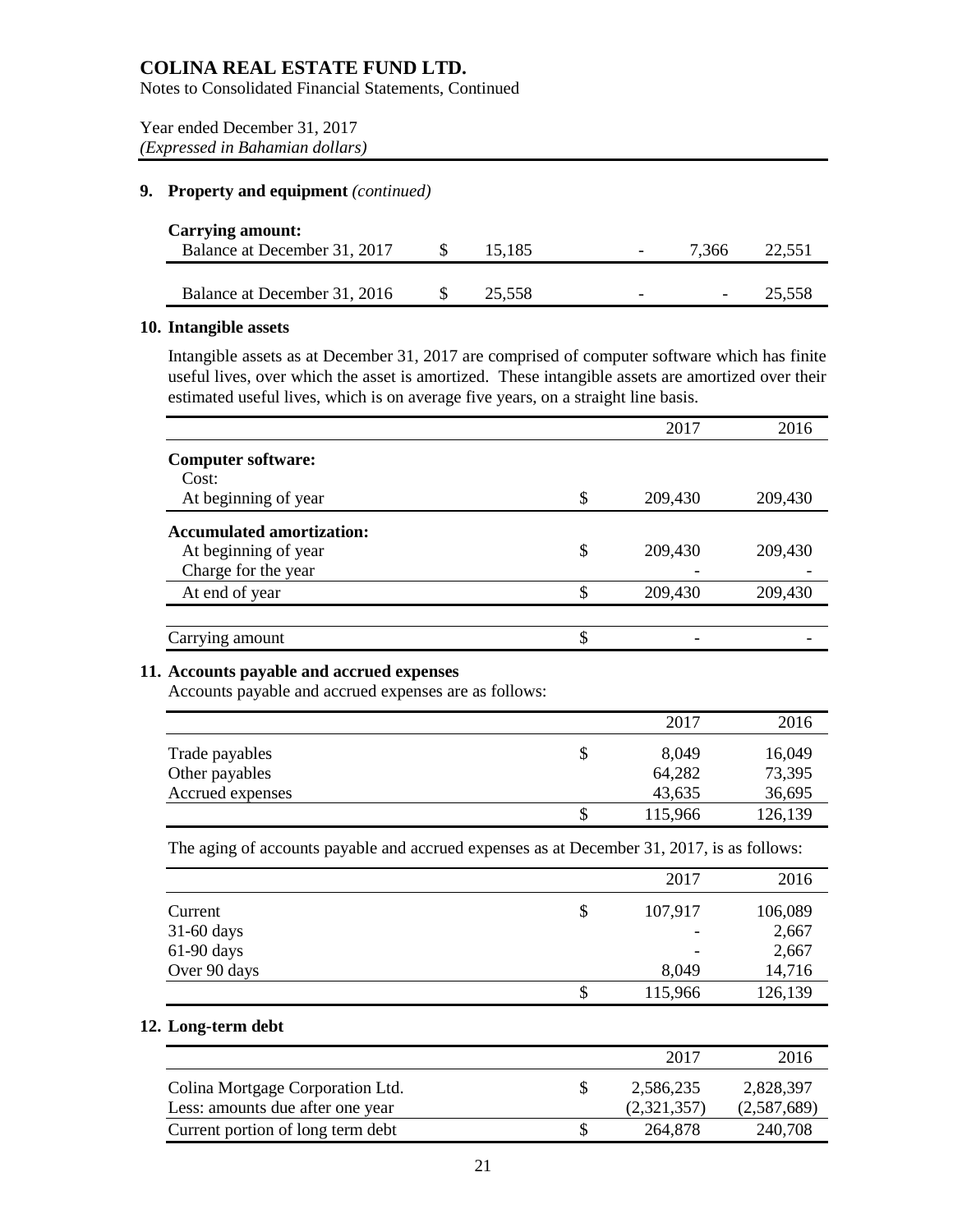Notes to Consolidated Financial Statements, Continued

Year ended December 31, 2017 *(Expressed in Bahamian dollars)*

## **12. Long-term debt** *(continued)*

Principal amounts due on the above-noted loans are as follows:

|                              | 2017          | 2016      |
|------------------------------|---------------|-----------|
| On demand or within one year | \$<br>264,878 | 240,708   |
| In the second year           | 289,724       | 264,879   |
| In the third year            | 316,371       | 289,723   |
| In the fourth year           | 346,583       | 316,370   |
| Fifth year and after         | 1,368,679     | 1,716,717 |
|                              | 2,586,235     | 2,828,397 |

In March 2010, the Company obtained a loan from Colina Mortgage Corporation Ltd. ("CMCO"), a wholly-owned subsidiary of Colina Insurance Limited. This demand installment loan is repayable by 182 regular blended monthly payments of \$37,528, which commenced in April, 2010. The loan bears a fixed interest charge at a rate of 9.00% per annum.

In April 2012, the Company took another loan from CMCO to fund its renovations on its property in Freeport. This loan bears a fixed interest charge at the rate of 9.00% per annum and repayable in 154 monthly installments of \$3,038 starting May 2012.

CMCO's loan facility is secured as follows:

Floating charge debenture stamped for \$3,700,000 with power to up stamp giving CMCO a fixed and floating charge over all business assets, incorporating a first legal mortgage over the Marsh Harbour, Abaco, Freeport, Grand Bahama, and JFK Drive, New Providence properties.

Assignment of fire and other perils insurance on the business assets including property, furniture, fixtures, and equipment for full replacement value.

## **13. Share capital**

Share capital is comprised as follows:

|                                                                               | 2017   | 2016   |
|-------------------------------------------------------------------------------|--------|--------|
| Authorized:<br>9,664,199 (2016: 9,691,749) Ordinary shares<br>of B\$0.01 each | 96.643 | 96,919 |
| Issued and fully paid:<br>9,664,199 (2016: 9,691,749)                         | 96,643 | 96,919 |

During the year, the Company repurchased and cancelled 27,550 shares (2016: 21,800) ordinary shares at an average price of \$0.44 per share (2016: \$0.43) for a total cost of \$11,930 (2016 - \$9,472).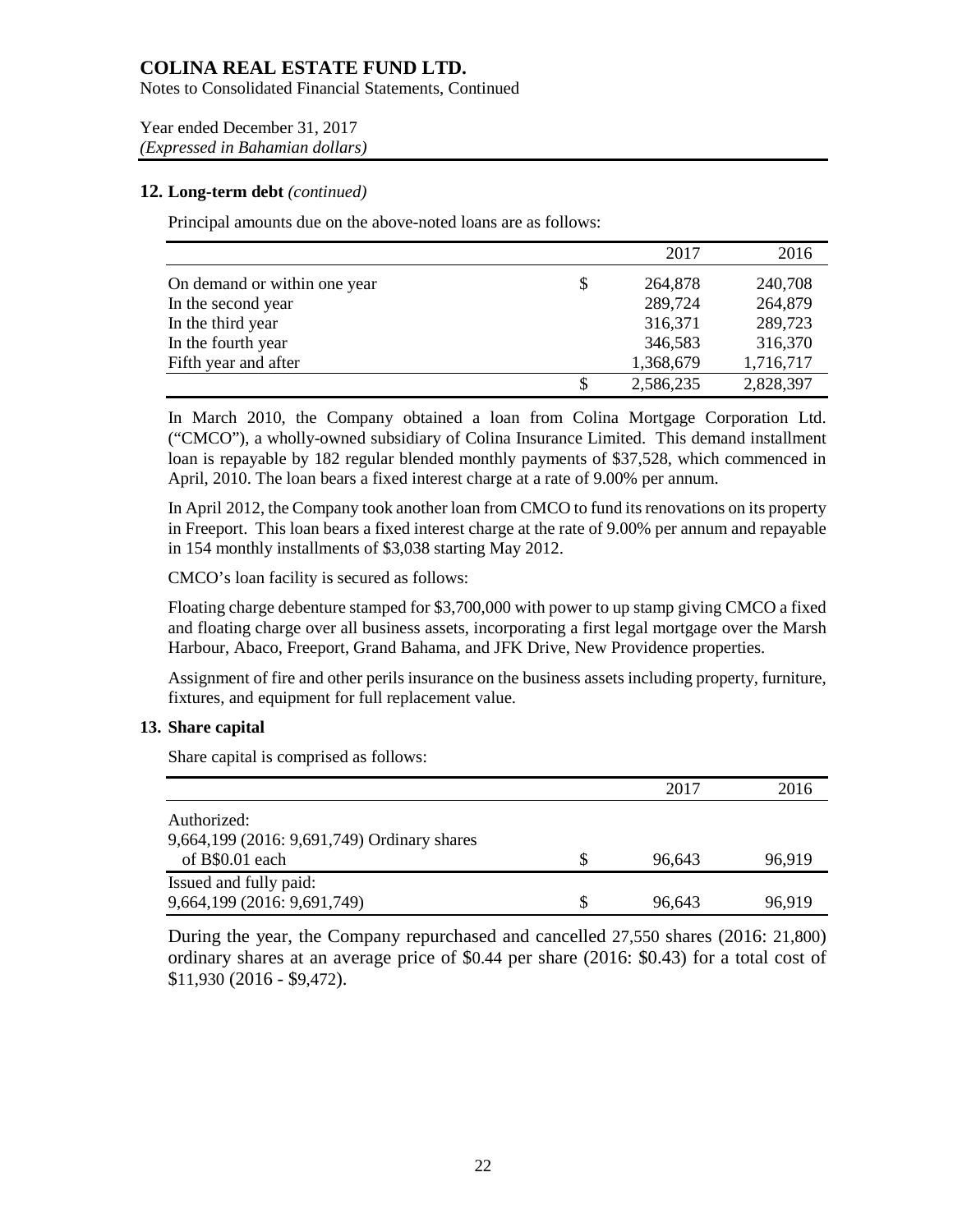Notes to Consolidated Financial Statements, Continued

Year ended December 31, 2017 *(Expressed in Bahamian dollars)*

## **14. Other income**

Other income comprises the following:

|                                     | 2017    | 2016                     |
|-------------------------------------|---------|--------------------------|
| Dividend income                     | 10,651  | 11,035                   |
| Realized gain on sale of investment | 29,920  | 1,150                    |
| Write off payables                  |         | 97,358                   |
| Insurance proceeds                  | 237,238 | $\overline{\phantom{a}}$ |
|                                     | 277,809 | 109,543                  |

In 2016, other income included a gain from de-recognition of certain accounts payable due to expiry of term.

In October 2016, one of the Company's buildings sustained certain damages as a result of a hurricane. The Company filed a claim with its insurers in early 2017, which was settled in November 2017 for \$237,238. The insurance claim proceeds received are included in "Other income" in the consolidated statement of comprehensive income. The related expenses of \$235,882 incurred on the repairs of the damaged property is included in "Maintenance" in the consolidated statement of comprehensive income.

## **15. Finance costs**

Finance costs for the year are as follows:

|                            | 2017    | 2016    |
|----------------------------|---------|---------|
| Interest on long term debt | 245,269 | 266,141 |
| Bank charges               | .629    | 1,832   |
|                            | 246,898 | 267,973 |

## **16. Earnings per share**

The calculation of the earnings per share attributable to the equity holders of the Company is based on the following data:

|                                                  |   | 2017      | 2016      |
|--------------------------------------------------|---|-----------|-----------|
| Net income, net                                  |   |           |           |
| Net income for the purpose of basic and diluted  |   |           |           |
| earnings per share                               | S | 305.236   | 389,738   |
| <b>Number of shares</b>                          |   |           |           |
| Weighted average number of equity shares for the |   |           |           |
| purposes of basic and diluted earnings per share | S | 9,664,199 | 9,691,749 |

There were no potentially dilutive equity shares at the end of the year consequently the basic and diluted earnings per share are equal.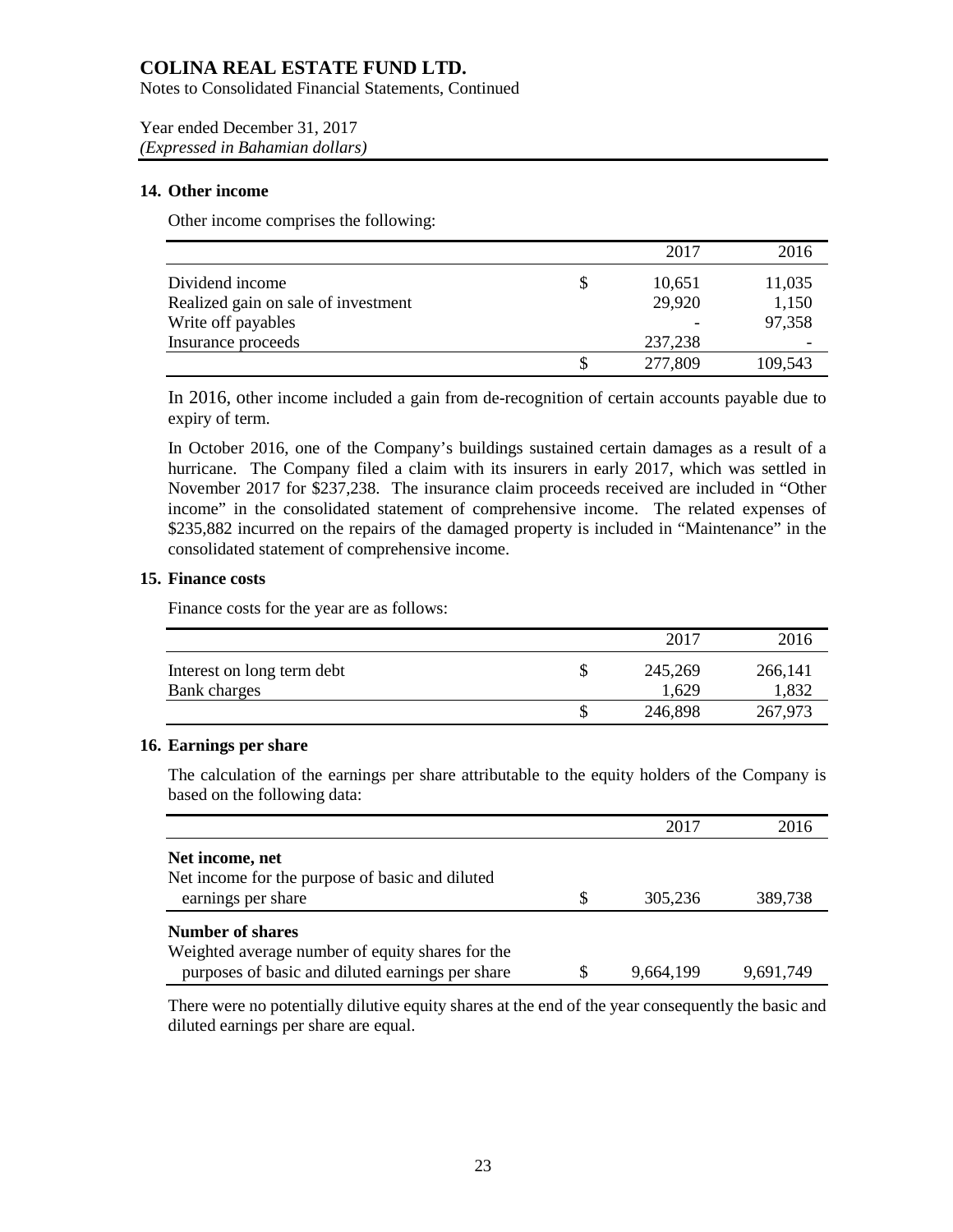Notes to Consolidated Financial Statements, Continued

## Year ended December 31, 2017 *(Expressed in Bahamian dollars)*

# **17. Operating leases**

Property rental income earned during the period was \$1,494,604 (2016 – \$1,489,290). At the date of the consolidated statement of financial position, RND Properties Limited had contracted with tenants for the following future minimum lease payments:

|                                                      | 2017                 | 2016                   |
|------------------------------------------------------|----------------------|------------------------|
| Within one year<br>In second to fifth year inclusive | 867.793<br>1,606,988 | 1.464.313<br>5,066,002 |
|                                                      |                      |                        |
|                                                      | 2.474.780            | 6,530,315              |

## **18. Related party balances and transactions**

The Company has identified the following related-party relationships:

- Majority shareholder
- Other entities/affiliates
- Details of balances and transactions between the Company and other related parties are disclosed below:

|                                                 | 2017          | 2016      |
|-------------------------------------------------|---------------|-----------|
| <b>Related party balances</b>                   |               |           |
| Accounts payable and accrued liabilities        | \$<br>29,260  | 69,667    |
| Investments (Note 7)                            | 424,137       | 212,887   |
| Long-term debt (Note 12)                        | 2,586,235     | 2,828,397 |
| <b>Related party transactions</b>               |               |           |
| Interest on long term debt (Note 15)            | \$<br>245,269 | 266,141   |
| Realized gains on sale of investments           | 29,920        | 1,150     |
| Administrative expenses                         | 273,365       | 246,013   |
| Insurance proceeds                              | 237,238       |           |
| Rental income                                   | 8,087         |           |
| <b>Compensation of key management personnel</b> |               |           |
| Salaries, directors fees and professional fees  | \$<br>199,122 | 205,620   |
| National insurance and other insurance          | 11,019        | 11,854    |
| Other allowances                                | 17,476        | 9,692     |

The affiliated companies include Colina Insurance Limited, Colina Financial Advisors Ltd, Colina General Insurance Agency, The Contact Center, Bahamas Central Security Depository and Alexiou Knowles & Co.

## **19. Fair value of financial assets and liabilities**

The directors are of the opinion that the fair value of the financial assets and financial liabilities of the Company approximate their carrying value as reported in these consolidated financial statements either due to their short term nature or because they bear interest at rates, which approximate market rates.

The fair value is the value of an asset or liability in an arm's length transaction between unrelated willing and knowledgeable parties. Fair value also assumes that the Company is a going concern, without any intention of liquidation. In management's opinion, the fair value of financial assets and liabilities (cash, receivables, other assets, payables, and other liabilities) at the date of the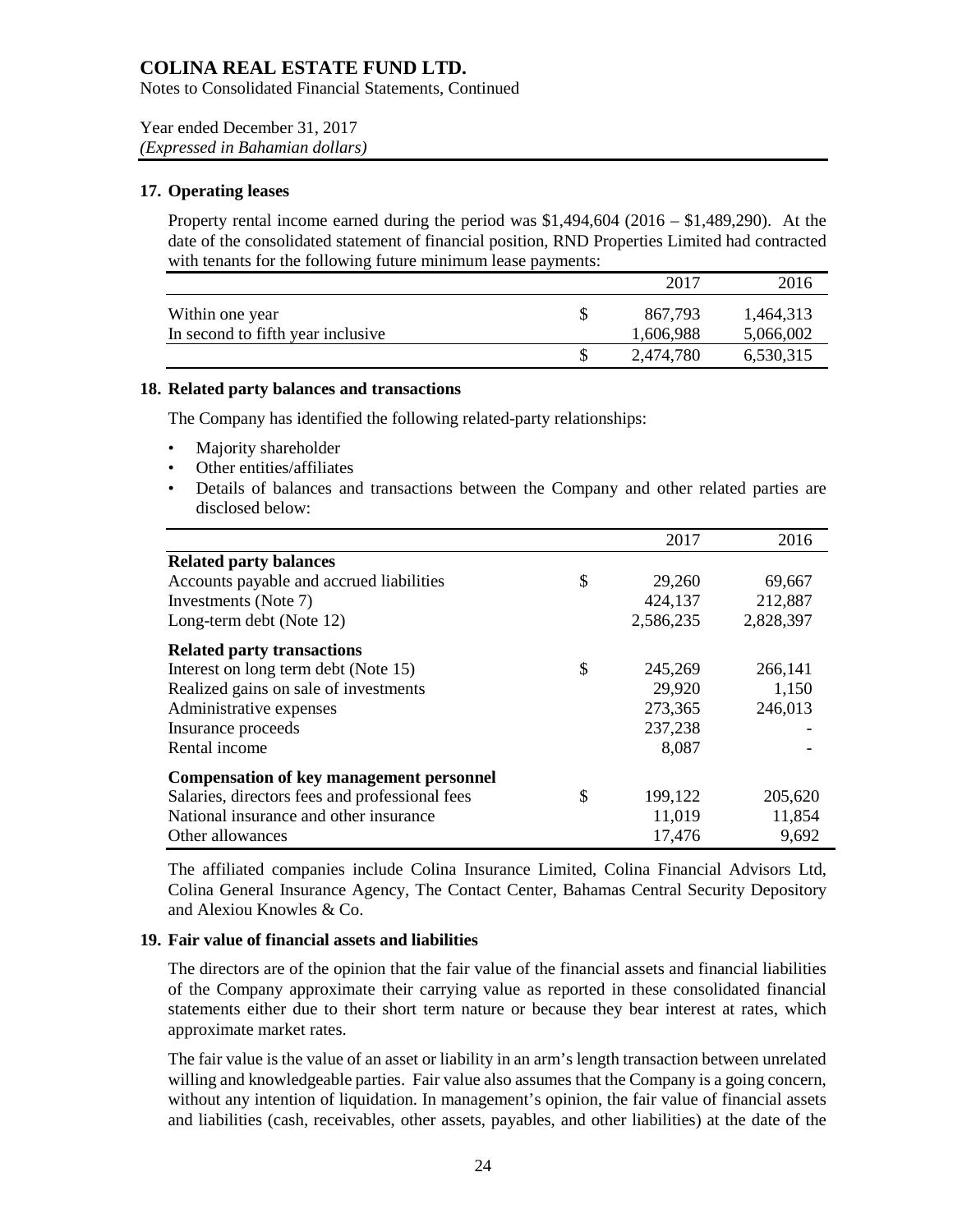Notes to Consolidated Financial Statements, Continued

## Year ended December 31, 2017 *(Expressed in Bahamian dollars)*

consolidated statement of financial position were not materially different from their carrying values.

## **20. Risk management**

## *Cash Flow and Fair Value Interest Rate Risk*

Cash flow risk is the risk that the future cash flows of a financial instrument will fluctuate because of changes in market interest rates. Fair value interest rate risk is the risk that the value of a financial instrument will fluctuate because of changes in market interest rates. The Company takes on exposure to the effect of fluctuations in the prevailing level of market interest rates on its financial position and cash flows. Interest margins may increase or decrease as a result of such changes.

## *Credit Risk*

Credit risk arises from the failure of counterparties to perform according to the terms of the contract. From this perspective, the Company's credit risk exposure is primarily concentrated in its deposits, investments and its accounts receivable. The Company manages this risk by placing its deposits with a high-quality financial institution.

The Company has no significant concentration of credit risk with any single counterparty or group of counterparties.

The following table demonstrates the significant assets with credit risk exposure for the Company:

|                           | 2017    | 2016    |
|---------------------------|---------|---------|
|                           |         |         |
| Cash and cash equivalents | 5.035   | 6,869   |
| Accounts receivable, net  | 205,687 | 331,800 |
| Investments               | 574.137 | 362,887 |

## *Interest Rate Risk*

The Company is exposed to interest rate risk from its long term debt. The Company's exposure to interest rate risk on its investments is immaterial. The Company manages this risk by mainlining tenant base to provide sufficient rental income for the loan interest and principal repayments.

## *Fair value sensitivity analysis for fixed rate financial instruments*

The Company does not account for any financial assets and liabilities at fair value through profit or loss. Therefore a change in interest rates at the reporting date would not impact profit or loss.

## *Real Estate Risk*

The Company has identified the following risks associated with the real estate portfolio:

A major tenant may become insolvent causing a significant loss of rental income and a reduction in the value of the associated property. To reduce this risk, the Company reviews the financial status of all prospective tenants and decides on the appropriate level of security required via rental deposits or guarantees.